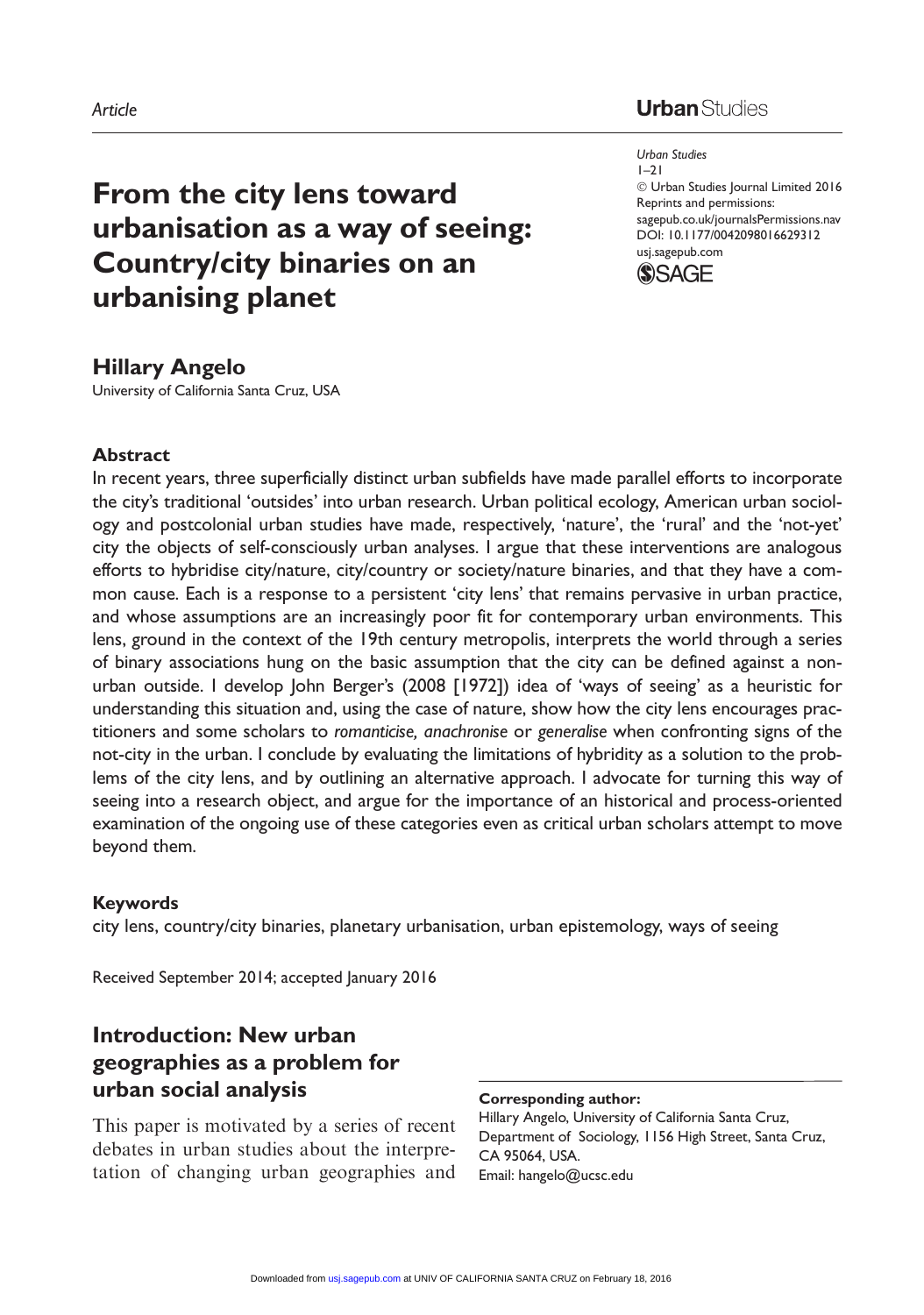their implications for urban social research. Scholars agree that urban geographies appear to have transformed dramatically over the past few decades, even if there is not yet a consensus about what the precise nature of these changes is. In the first decade of the 21st century, the United Nations declared that more than half of the world's population lived in cities (UN-HABITAT, 2006; UNFPA, 2007). By the middle of the second, the idea that we live in an 'urban age' has become a foundational ideology of our time (Burdett and Rode, 2006). And though the claim that the world is now more than 50% urban suggests a simple quantitative increase in the size and number of cities across the planet, increasingly – and contentiously – urbanists argue that these are *quali*tative changes, and ones that are unsettling many of the foundational assumptions of urban studies (Brenner and Schmid, 2015; Sheppard et al., 2013; see also Scott and Storper, 2015 and Walker, 2015).

I argue that the main axis along which urban studies' foundational assumptions have been challenged in recent years has been that of the relationship of the city to its perceived opposites, as traditionally 'nonurban' research sites and subjects increasingly intrude on urban environments. The explosive growth of 'mega-cities' in the global South has challenged the assumption that cities are necessarily products of economic modernisation and are characterised by forms of citizenship, bureaucratic management, infrastructure and services, and cosmopolitanism familiar to Anglo-Europeans (Roy, 2009). China's seasonal rural–urban commuting patterns, massive urban relocation programmes and labour practices fed by consumption in the North Atlantic show lives affected by urban processes lived at ever-greater distances from cities, suggesting that lines drawn between city and country serve, at best, administrative rather than descriptive functions

(Duhigg and Barboza, 2012; Johnson, 2013). And climate catastrophe, green design and urban agriculture have all troubled the commonsense notion that nature and cities are opposites (Cockrall-King, 2012; Newman et al., 2009; Owen, 2009).

As these sites and topics have become the subjects of self-consciously urban analyses, urbanists' responses to these empirical challenges to city/nature, city/country or society/ nature binaries have been in one way strikingly congruous. Across the field, scholars have aimed to stretch, combine or migrate the old binary categories in order to unite the city with its traditional opposites  $-$  a mode of intervention I refer to throughout this paper as 'hybridity'.<sup>1</sup> Consider three recent examples from three disparate urban subfields. American urban sociologists, urban political ecologists and postcolonial urban theorists study, respectively, the rural, nature and the global South in relationship to urbanisation – each a self-evidently 'nonurban' (and ideological) research object on the basis of traditional urban/rural classifications. And each has resolved this problem in the same way: by stretching, contracting or relocating the old binary categories to accommodate new research sites and objects. As Herbert Gans (2009) has argued, American urban sociology has responded to increasingly 'illogical' systems of spatial classification based upon notions of urban–suburban–town–rural areas by 'inventing adjectives to deal with at least some of the variations' in blurry 'rurban' spaces (2009: 214). Among researchers working in urban political ecology, the untenability of city/ nature and society/nature dualisms for understanding the production or composition of urban environments has led scholars to rework binary concepts as hybrids: 'socionature', 'urban nature' etc. (e.g. Gandy, 2002; Heynen et al., 2006). Postcolonial geographers have argued that the developmentalist assumptions embedded in North/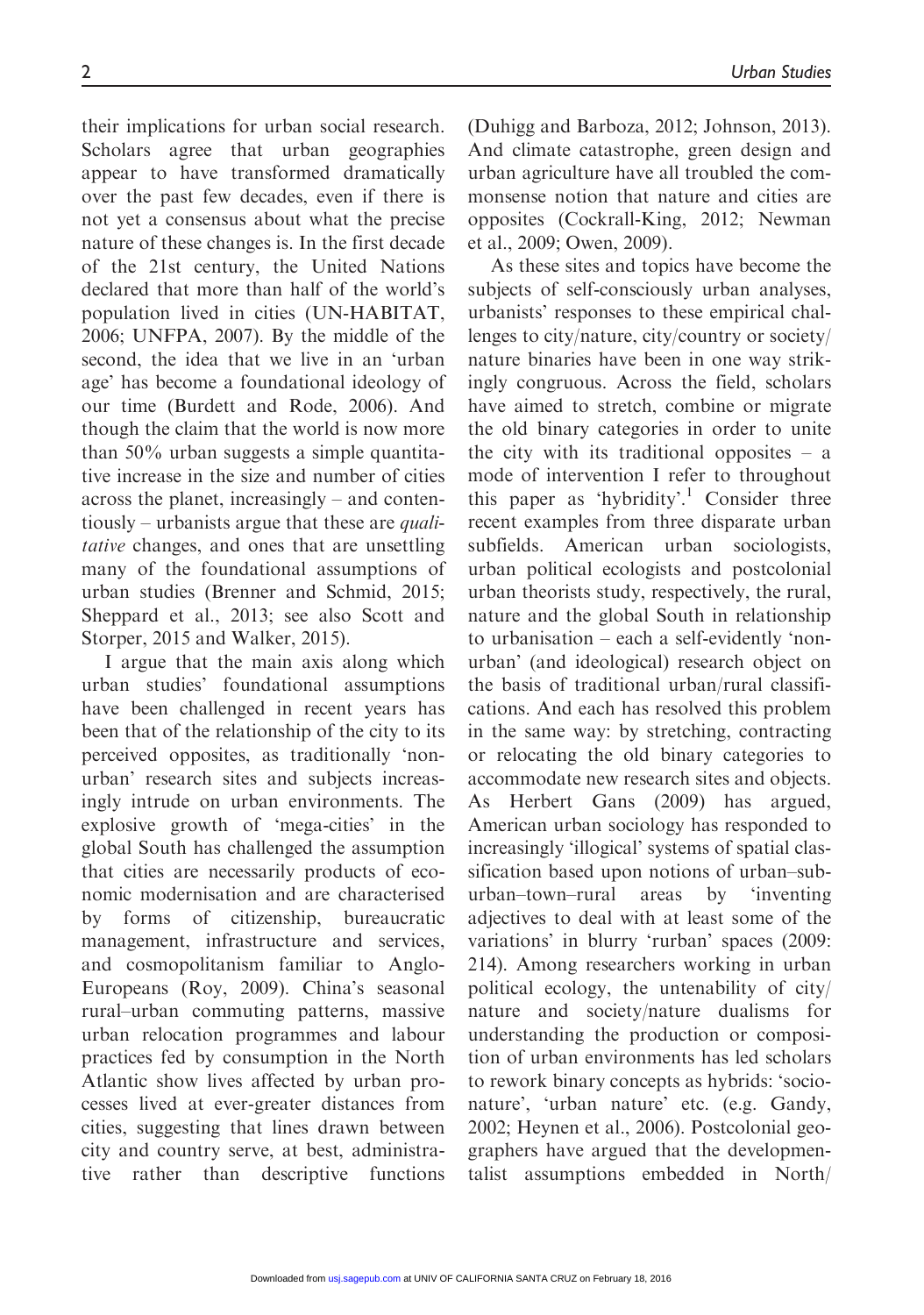South and city/'not-yet' city binaries have turned Western industrial cities into the 'privileged sites' of universal experience and of 'universal' urban theory (Robinson, 2011: 3). They have responded by producing theory in the South and migrating concepts northward, 'provincialising' urban theory by bringing 'off the map' cities and their characteristic forms of urbanism into focus (Hentschel, 2015; Robinson, 2006; Roy, 2009; Sheppard et al., 2013).

The remainder of this paper is a reflection on this situation, and a contribution to the growing set of efforts devoted to denaturalising 'the city' as the privileged site of urban research and examining the consequences of this city-orientation in urban analyses (e.g. Angelo and Wachsmuth, 2015; Brenner, 2014; Brenner and Schmid, 2014, 2015; Wachsmuth, 2014). Here, I take the field's analogous attacks on binarism as an invitation to examine what urban studies is reacting  $to$  – which, I argue, is a set of underlying folk understandings of the city that have been challenged by new urban geographies and subsequent new research interests, the assumptions of which are an increasingly poor fit for contemporary urban environments. The central argument is that there is a hegemonic way of seeing urban environments (what I call the 'city lens') that was developed in the context of the 19th century industrial metropolis, and which continues to strongly influence how we interpret urban life. Using John Berger's idea of 'ways of seeing' as a tool for understanding this situation, I review the historical origins of the lens and the assumptions it enables; examine its uses and effects in contemporary urban environments; and evaluate the limits of 'hybridity' as a solution to this problem. I conclude by arguing that we must contend with the practical uses of these categories even as we strive to move beyond them analytically, and by outlining an alternative historical and process-oriented approach to

these categories instead. This is not an argument about how to understand the ontological nature of the contemporary city, but an effort to bring a naturalised epistemological 'lens' into focus as an object of analysis for urban studies, and to examine the effects of 'seeing city' on the interpretation of an urbanising world.

#### Ways of seeing

What does it mean to speak of the city as a 'lens'? The phrase 'ways of seeing' comes from a short book of the same name by art critic and writer John Berger (2008 [1972]), which demystifies the 'masterpiece' of high art and the canonical way of seeing it, offering a more critical and democratic philosophy of art production and reception. The book's message is that ways of seeing change as the world does, and that particular representations are *artefacts*: interpretations of the world in a given place and time. In Berger's words, 'the relationship between what we see and what we know is never settled' (p. 7); a sociologist might say that ways of seeing are historical. How we see is a product of how we have been taught to see and the qualities of the environment – the properties of the things we are looking at and the modes through which we experience them. Berger's argument is about technology: the invention of the camera changed the way people saw by complicating notions of perspective and of time. These new perceptions were reflected in new forms of art; Impressionism and Cubism reflect new visual experiences and, as representations, outlast the worlds they represent. Berger's visual metaphor also helps illustrate how particular experiences ossify as lenses – they become generalised epistemological frameworks through which we view and interpret the world.

Berger's argument is given another layer – in a very different context – by Rogers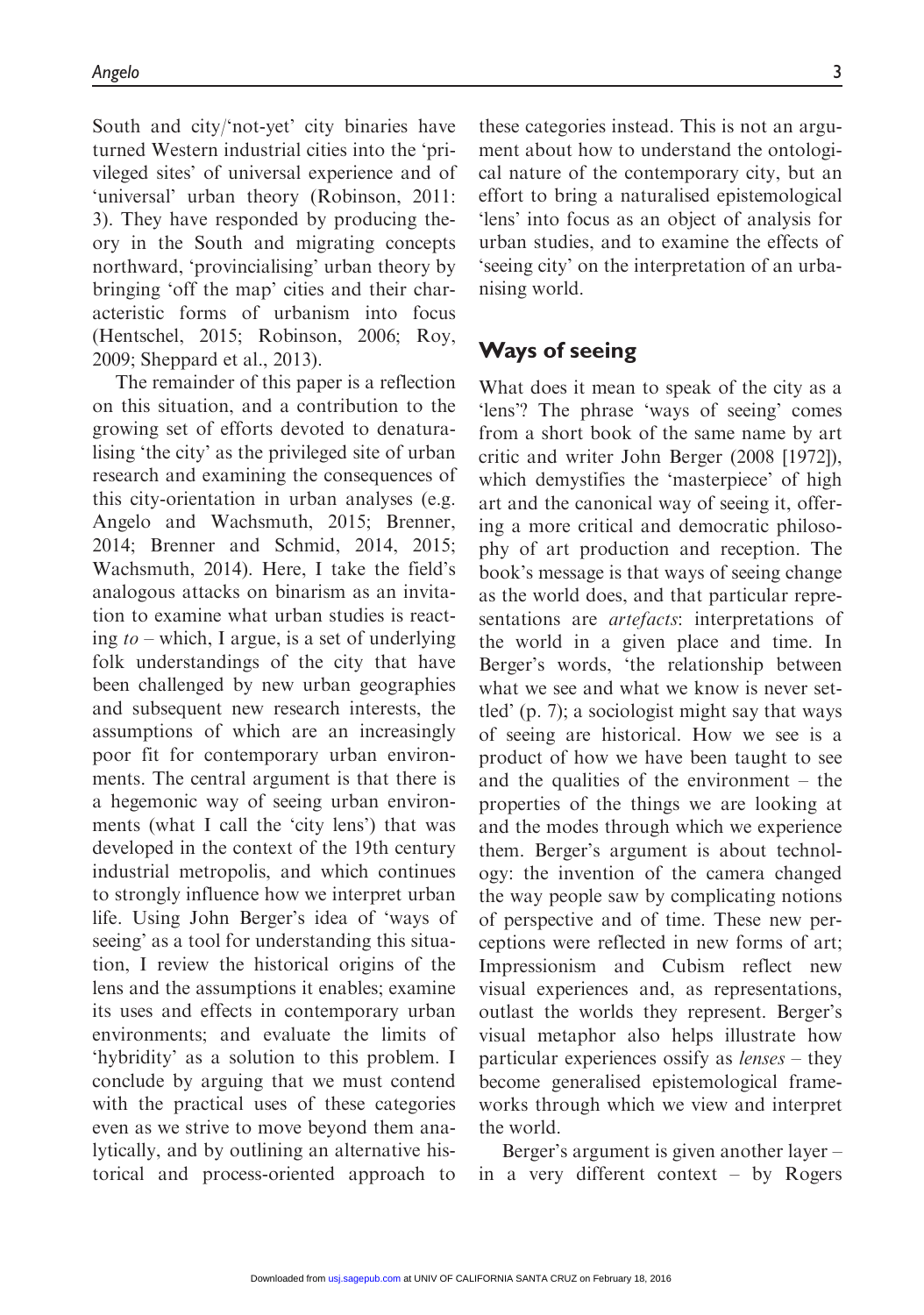Brubaker and Frederick Cooper (2000), who distinguish between 'categories of practice' and 'categories of analysis', or 'folk' and 'analytical' understandings of a phenomenon. In Brubaker and Cooper's language, the 'city lens' is the name I have given to the folk categories commonly used to make sense of the city, most if not all of which define the city in relationship to an 'outside' (countryside, rural, etc.), as I will explain below. Brubaker and Cooper distinguish between practical and analytical categories in order to argue that the former should not influence the latter. I bring it up here to underscore how fragile these distinctions are. As folk understandings become familiar, naturalised lenses for looking at the world, they threaten to influence categories of analysis in subtle ways. The project of this paper is to identify the folk understandings of the city that have become problematic for contemporary urban researchers, and to explain why this is the case by examining their relationship to current categories of practice and analysis.

In response to the changes in global urban geographies introduced above, some urbanists have suggested that urban studies requires fundamentally new categories of analysis. One set of arguments for this kind of fundamental rethinking has come under the banner of 'planetary urbanisation' (see Brenner, 2014). Much of this work has been focused on changing physical and economic geographies and the ontological nature of the urban, which is not the intention here. Instead, I am taking up the suggestion in this literature that contemporary forms of urbanism are also changing urban experience such that new categories for urban social analysis are required as well. Andy Merrifield, for example (also citing John Berger), has described the relationship between new objective environments and new corresponding understandings of them as a paradigm shift akin to Cubism in painting: the new urban condition is one that 'behooves a different way of seeing', and argued that in order to grasp it we academics must literally 'reposition our vision and re-describe what we see' (Merrifield, 2013: 911, 912, emphasis in original). Christian Schmid (2013) has argued that new representations of urbanisation can, or should, correspond to new experiences of urbanisation, and specifically, that, in an environment of complete, or 'planetary' urbanisation, the urban can no longer be represented as the familiar 'grey' of the city in contrast to a presumably 'green' outside.

Merrifield and Schmid's arguments are in keeping with a long history of interventions in urban studies on the relationship between the city as a 'space of representation' and as a 'representation of space' (Lefebvre, 1991), as I will explain further below. But it has not always been clear in the contemporary debates about urbanism what the implications of changing urban geographies are for urban social analysis. Are new urban geographies provoking new experiences of urbanisation, or are people still interpreting them in the old ways? If people are interpreting them anew, how would we know? And how might we characterise those changes? If the old ways of seeing are not sufficient for urban researchers, what are those old ways and how might we begin to develop new ones?

I use the idea of 'ways of seeing' as a heuristic to explore this situation in the world, to evaluate responses in the discipline, and to elaborate Merrifield and Schmid's suggestion that a new way of seeing is necessary. I argue that hybridity is a response to a contradiction, and read the parallel interventions across urban subfields as demonstrations in support of Merrifield and Schmid's point. Scholars are incorporating traditionally non-urban sites and subjects because in spite of changing urban geographies, the 'city lens' remains the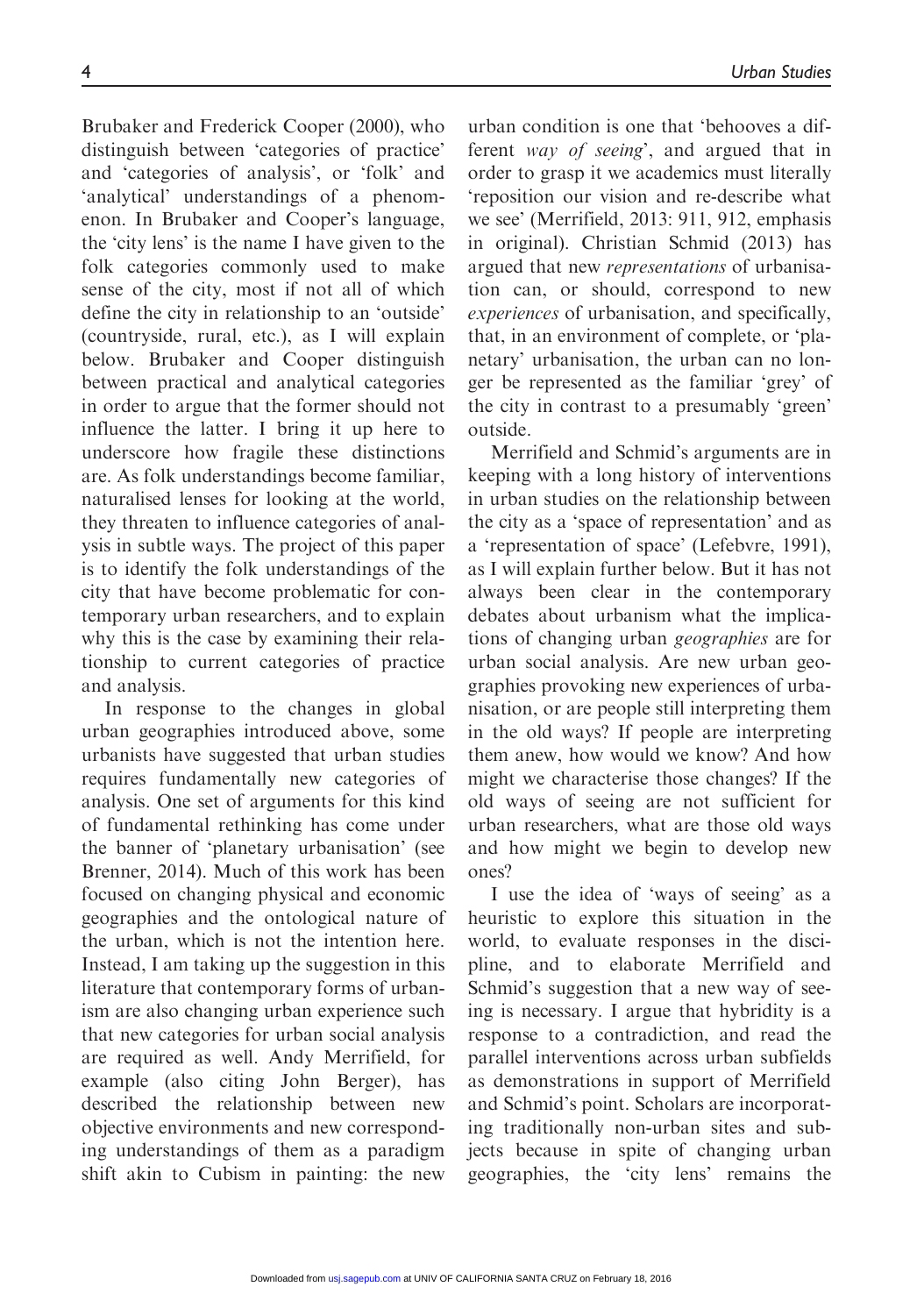dominant interpretive mode in everyday urban experience and in urban practice. The goal of this essay is to make this naturalised, hegemonic way of seeing urban environments visible, to contextualise it in broader historical transformations, and to understand the problems it is causing today. In the following sections of this paper, I explore the origins of the city lens, describe its characteristic ways of seeing, and show how this interpretive framework influences urban practice and urban analysis.

# A brief history of the city lens in urban practice and analysis

Let us begin working towards a new lens as Berger did, by demystifying the old, with some historical perspective on the origins of the city lens and on the history of these debates in the discipline. The central contention of this paper is that is that there is a folk understanding of the city – the 'city lens' – whose assumptions continue to underpin contemporary urban practice, which were part of the founding assumptions of urban studies as a discipline, and which cause analytical problems for urbanists studying increasingly diversified urban research objects and geographies today. This lens carves up spatial and social difference in binary terms. It delineates the geographic space of the city against a non-urban outside, and assigns a variety of polarised social signifiers to each location. The first thing to realise is that this lens is, in Berger's sense, a way of seeing. It is a *historical phenomenon*  $-$  a response to the texture of experience in a particular place and time. Concretely, the city lens is an inheritance of a particular sociospatial form: the industrial metropolis at the turn of the last century.

London, Paris, Berlin and New York around 1900 were the contexts in which this lens was ground and in which practical and eventually analytical categories for studying urban environments were developed. As we well know by now, many features of these environments taken to be characteristics of the city were actually effects of industrial capitalism, such as the fact that after half a century of explosive growth, these cities had accumulated incredible wealth, cosmopolitanism and culture on the one hand, and poverty, pollution and immiseration on the other. But whether glorifying the factory or condemning the slum, people most easily and most often comprehended these new experiences in spatial terms. Social reformers described the city as a container for social problems, to which the fresh air of the countryside was an antidote. Artists painted the city as shock, density, energy, social difference, anonymity and alienation in contrast to the quiet, familial ties of rural life (e.g. Kirchner's Potsdamer Platz (1914) or Mondrian's Broadway Boogie Woogie (1943)). As these folk understandings of the city crystallised in popular culture and public life, social scientists, encouraged by the contrasts offered up by the physical qualities of Berlin, New York, London and Chicago in the first half of the 20th century, anchored analytical categories around these polarities as well.

The industrial city appeared to either cause or correlate with the new kinds of behaviour and social organisation that were the first research objects of the first urbanists. Nineteenth-century social scientists fascinated by industrial cities' human density, diversity, vibrancy, isolation, poverty and anomie described them in city/not-city terms. In Europe early in the century, binaries such as Gemeinschaft/Gesellschaft, agrarian/industrial and traditional/modern became the frames through which the city's new social forms were understood, and in which the space of the city became synonymous with each of these latter characteristics (e.g. Simmel, 1964 [1902]; Tönnies, 1963 [1887]). In the USA several decades later,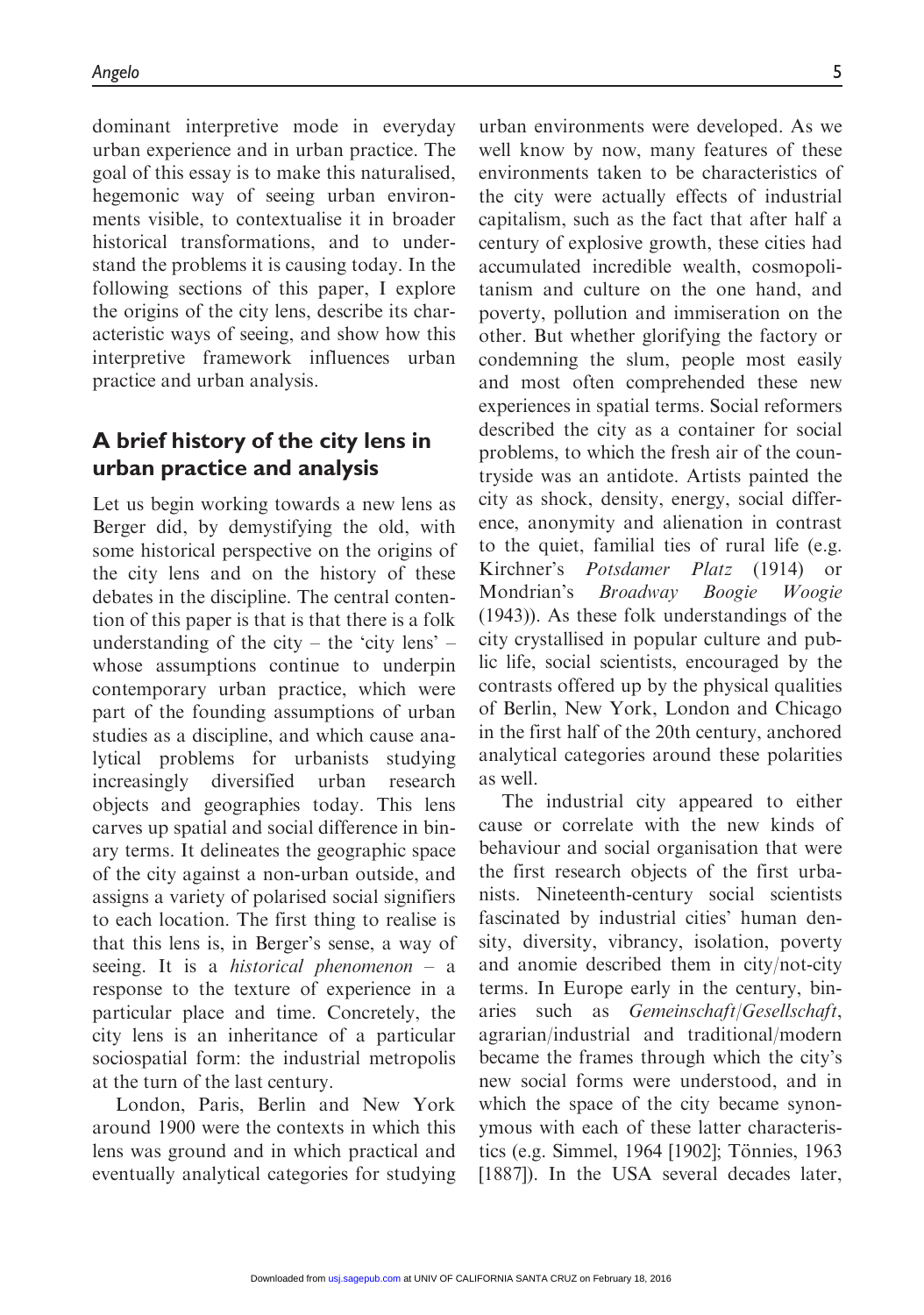though Louis Wirth (1938) famously asked after 'urbanism as a way of life' (italics mine) in practice, Chicago School sociologists reproduced this pairing of geographic location with social types by taking urban experience to be synonymous with the experience of the industrial metropolis, a way of life indigenous to a particular location, 'ecology' and morphology. From Berlin to Chicago, scholars treated these contrasts as transhistorical attributes of cities as particular kinds of places (large, dense, heterogeneous), rather than one of many possible historical products of urbanisation processes.

The industrial metropolis was not, of course, where these binary contrasts originated. Ideas about cities (or 'society' or 'culture') in contrast to country life, to wild nature, to the rural past, and so on, long precede and far exceed the boundaries of urban studies. These oppositions have taken different forms in different contexts, in the name of modernity, the Enlightenment or industrial capitalism (e.g. Fitzsimmons, 1989; Sayer, 1984; Smith, 2008; Williams, 1973). But in the 20th century, in the context of these cities, they were given a strongly spatial dimension, and canonised as sets of analytical categories for a nascent urban studies, they also had particularly far-reaching effects. The impressionistic oppositions exhibited by the 20th century metropolis helped define the first research object of urban studies as a unique place – the city – that could be distinguished, spatially and socially, from its non-urban outside.

Urban studies has long since rejected its founding dualisms in guises as crude as Tönnies' Gemeinschaft/Gesellschaft or Simmel and the Chicago School's ahistoricity. In fact, just the opposite: the history of the field can be told as a story of changing answers to what Castells (1972) first termed 'the urban question'. Urbanists are always asking what a city is. A place? A collection of people? A phenomenological outcome of other processes? And the field's constant redefinition of its research object has always reflected changes in the urban morphology, cultural and political movements, and economic processes of each moment (see Brenner, 2000). It was the rise of capitalism and the eclipse of the mercantile by the industrial city that provoked Marx, Weber, and Durkheim's first urban observations in the 19th century. Growing suburbs and metropolitan areas caused urbanists to remark on the incoherence of the city as a spatial or economic unit in the 1960s (Friedmann and Miller, 1965; Gottmann, 1961). Changing geographies of production and consumption, as well as new cultural forms such as postmodernism, were the focus of theoretical debates in the 1970s and 1980s (Harvey, 1989; Lefebvre, 2003 [1970]; Saunders, 2003 [1981]; Soja, 1989). Today, the set of recent interventions I mentioned at the beginning are at least in part a response to economic globalisation, environmental inequality and urbanisation in the global South. And in each of these instances, scholars have proposed new images of the city to more accurately reflect changing urban forms including – to name just a few – the megalopolis (Gottmann, 1961), the ecumenopolis (Doxiadis, 1968), the postmetropolis (Soja, 2000), the global city (Sassen, 2001), the urbanised planet (Brenner, 2014).

But to historicise today's epistemological interventions further, urban political ecology, postcolonial urban theory and American urban sociology are each centrally preoccupied with some version of hybridity. Each is similar in that their goal is to incorporate traditionally non-urban research sites and subjects into self-consciously urban analyses, and that they accomplish this by uniting the city with one of its outsides – nature, the rural, the not-yet city. They are also far from the first to notice that city/notcity binaries are a problematic representation of actually existing urban geographies.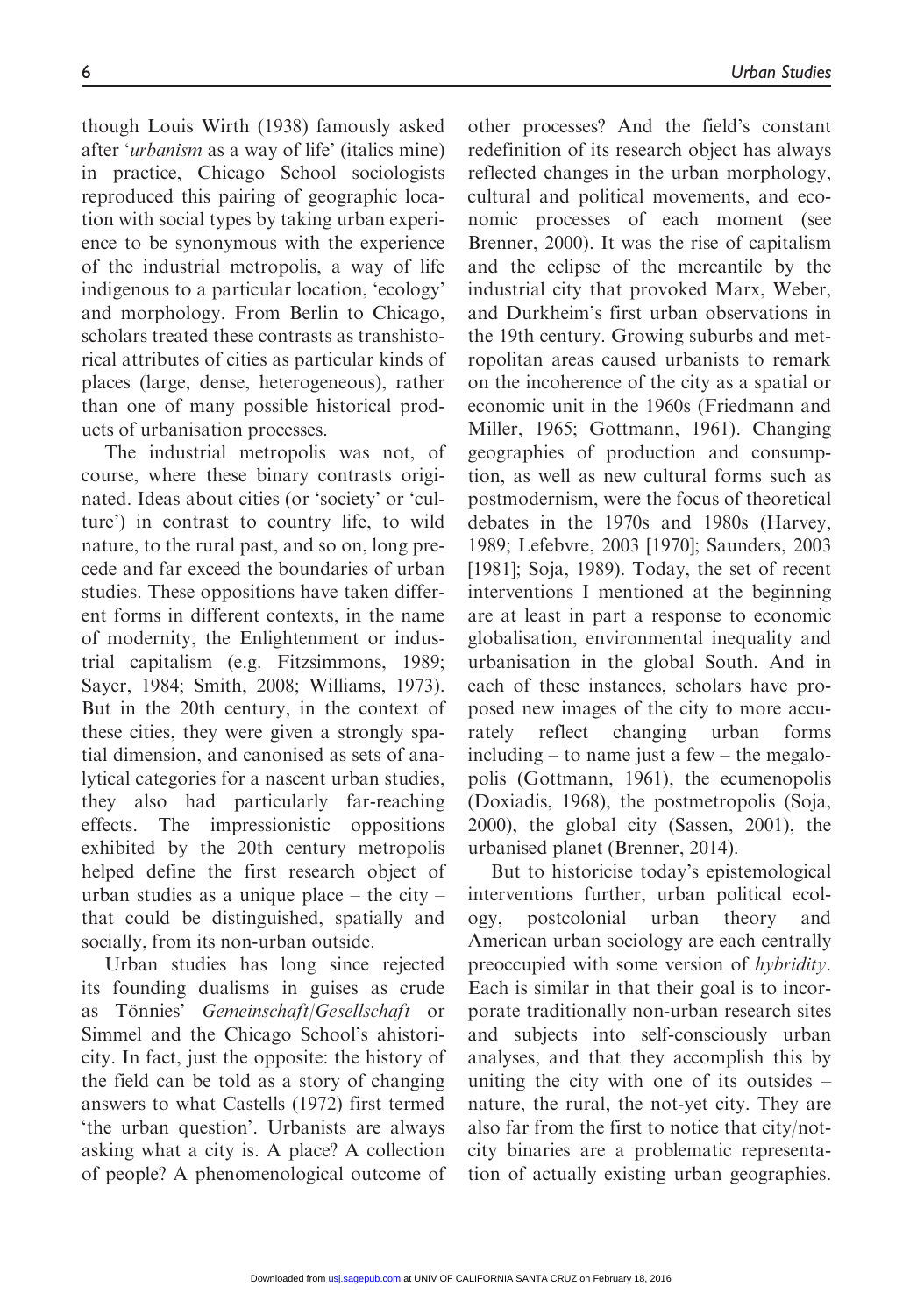As early as 1961, Jean Gottmann remarked of the Northeastern Seaboard that 'in some aspects we may find this urban region much "wilder," and in others much more "civilized" than would be expected ... urban people and activities have taken on more rural aspects and traditionally rural pursuits have acquired urban characteristics' (1961: 217), and called for an analysis starting with a 'new symbiosis integrating what used to be "urban" and "rural" (1961: 216; see also Friedmann and Miller, 1965; Saunders, 1986). Rather, today's interventions are interesting because they are evidence of the fact that in spite of this history binary ways of seeing urban environments remain hegemonic in urban practice and are still the folk understanding of the city against which contemporary urban scholars fight.

In other words, even if critically minded urban scholars agree that the large, dense, heterogeneous, nucleated city distinguishable from its rural hinterland is at best an ideal type of urban environment, and even if the discipline has come very far from relying on city/not-city binaries as explicit analytical categories, in the world and in urban practice these binaries remain the dominant 'folk' way of understanding of what cities are and what urbanism is. The practical associations that became the hegemonic means through which to understand city life in the 20th century are reproduced to the extent that the city remains, more subtly but quite powerfully, the site of shocks and exposure, collective politics, public space and culture – against the country, or nature, as the site of community, familiarity or tradition. The problem today is that this set of assumptions is causing problems for urban studies not just *directly* – regarding disciplinary debates about 'the urban question', or how we understand 'the city' or 'the urban' as an object of analysis upon which most recent publications have focused – but

indirectly, regarding how people, places and things that could be intuitively mapped onto those binaries are interpreted in the popular imagination.

## How the city lens sees: Romanticism, anachronism, universalism

The city lens is a reification of a historical experience of the city turned into an interpretive frame, which people use to make sense of a variety of situations in the world today. Here, I outline this lens' basic operational logics relatively abstractly – describing what happens when the city lens gets turned on the world – before turning to concrete examples of the city lens in action in the following sections.

Ironically, the city lens' binary framework is not too rigid, but too flexible. The variety of relational opposites (rural/urban, society/ nature, Gemeinschaft/Gesellschaft, etc.) that are commonly hung on the city/not-city as a spatial distinction are unstable along two dimensions. First, as mentioned above, there is slippage between 'categories of practice' and 'categories of analysis' in their use (Brubaker and Cooper, 2000). Second and more problematic is their transposability. Because, in Andrew Sayer's (1984: 283) words, as 'everyday' concepts country and city carry such a 'heavy affective load', they allow a great degree of movement between associated meanings and signifiers.

I will return to John Berger for an illustration. Berger's (2011 [1980]) 'Why look at animals' offers the following contrast:

A peasant becomes fond of his pig and is glad to salt away its pork. What is significant, and is so difficult for the urban stranger to understand, is that the two statements in that sentence are connected by an and and not by a but. (p. 7)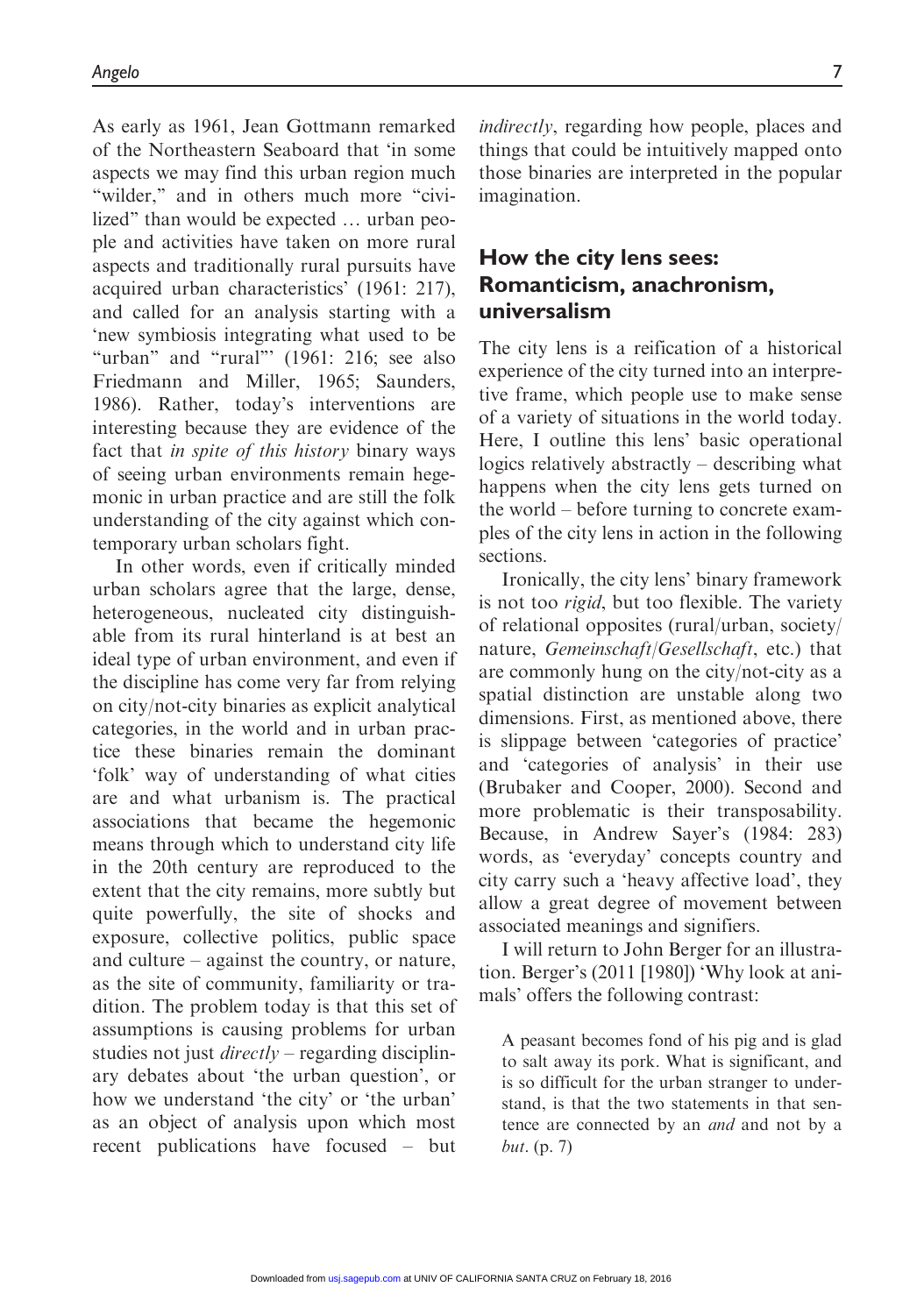Much like Raymond Williams' (1973) The Country and the City, this sentence is part of a larger argument about the transformations of modern capitalism and changing relationships to, and perceptions of, nature and animals that have been a product of them. Also much like Williams' exploration of the powerful ideas and feelings, positive and negative, which have 'gathered' on the concepts country and city, purpose of the contrast between the 'peasant' and the 'urban stranger' is to shorthand this historical transformation through two subject types. This pair of figures, just like this pair of space-times, is so affectively 'loaded' that they are both very evocative and have a special utility. By drawing on these everyday associations, Berger can describe a historical transformation that is multi-dimensional, and in one phrase can conjure a whole set of changing social, spatial, economic, political forms: spatio-temporal location (country to city), form of economic organisation (agrarian to industrial), form of social organisation (community to anonymity) and normative values (good community and bad anomie). This net of associations makes these useful as literary devices; Berger can use the peasant or the urban stranger as characters in a fable, highly symbolic, recognisable tropes that he can assume will be consistently interpreted.

But the density of associated everyday meanings also makes them vulnerable to easy misreading. Sayer (1984: 283–284), drawing on Mary Douglas, notes that these associations are 'leaky', and that there is 'spillage' in their use: 'people appeal to equivalences and metaphors' in their interpretations based on these categories, such that rural life could signify simplicity or community or leisure or tradition. We can also add (1) that people are willing to take the presence of one-half of one of these pairs as an indicator of others, such that a peasant looks like agrarian production, which looks like the countryside, which suggests strong community ties, which implies an unalienated relation to nature, and so on, and (2) that we associate not just spaces and times, but particular materials and subjects with these binaries, assuming that from the presence of any one indicator we can infer others.

The connotative power of these sets of relational opposites also makes it very hard to resist the representational significance that signifiers of urban and rural take on. Through the city lens, particular sets of material referents (the superficially natural, 'green' elements of the built environment: trees, grass, plants, animals – or the superficially social 'grey' of buildings, roads, industry and infrastructure) come to be associated with corresponding social characteristics (green means community; grey means anomie). These associations are assumed to travel in families, such that we can move between the second-order assumptions about social types and sensibilities that have 'gathered' on each term to make sense of these material signifiers as well as places themselves (green means not just community, but also direct social relationships). It is with this in the background that we can 'read' urban greening projects as a social improvement projects, and while when we see a (green) community garden in a city we may not think explicitly about 'nature', or 'the country', or see gardeners as peasants, analytical questions of social organisation – community, of tight social ties, of dense networks – are likely to come to mind, and we are likely to associate normative goods with the space itself and its presence in the city.

Put more schematically, the city lens has three characteristic moves. First, it forgets that these binaries are shorthands for sets of complex and variable transformations and treats them as transhistorical categories instead. This is in part enabled by a second assumption, which is that these relational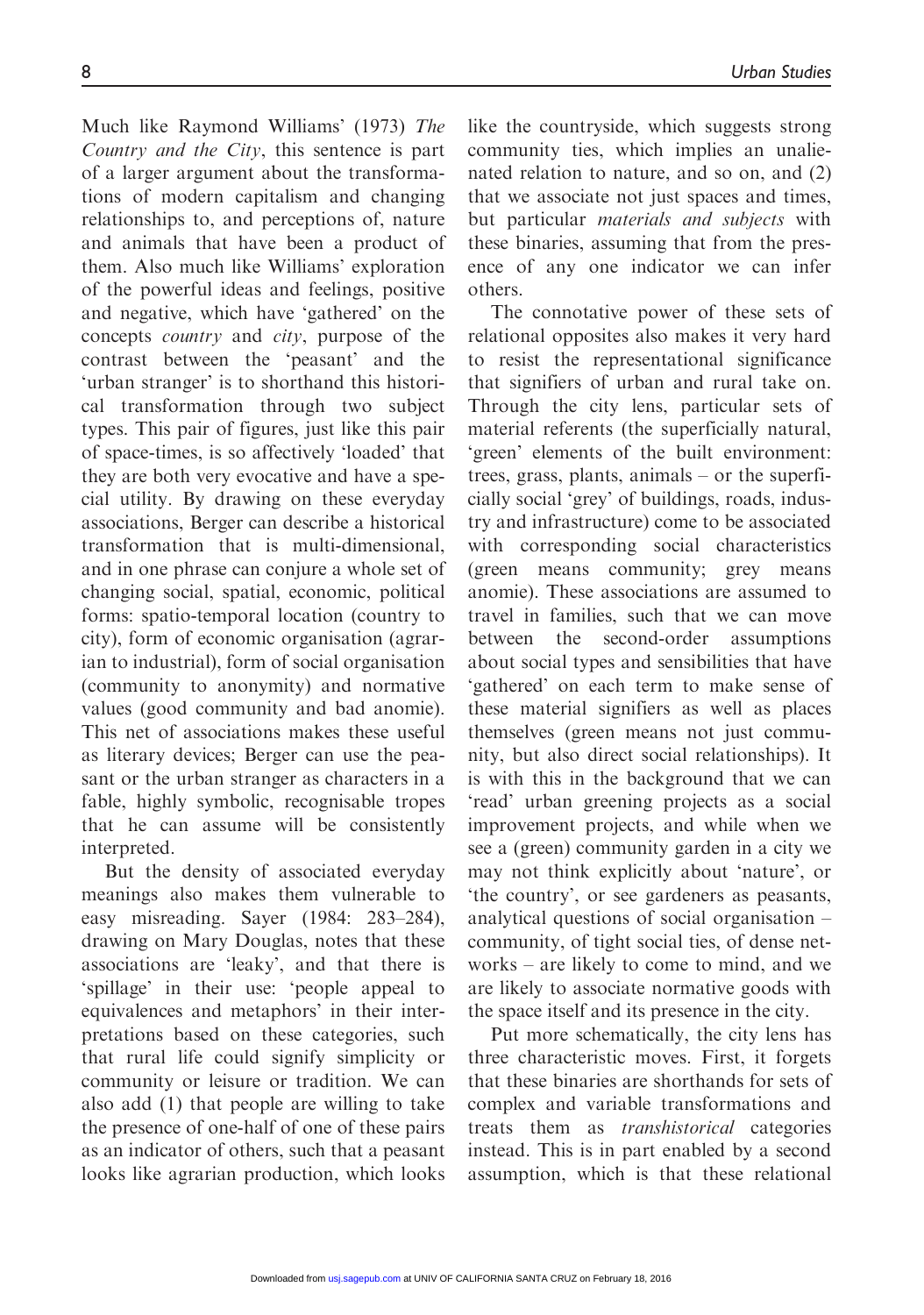opposites are transposable and that families of social characteristics correspond to particular materials and locations such that from the presence of one signifier (whether subject type, materials, social form, etc.) any number of the signifieds can be inferred. Finally, third, it tends to overlay a set of uninterrogated normative assumptions onto them.

Applied in social life, these logics produce some familiar patterns. With the above explanation of the work that these categories do in the background, let us take as an example what happens when people wearing a city lens confront intruding signifiers of the traditional not-city in one material form: practical, everyday signs of 'nature' (green space, gardens and animals) in cities. It should be noted that these relational opposites, as well as being leaky, have changing normative valences – the not-city can be threatening wild nature or a pastoral idyll – so many possible conclusions that could be drawn from different configurations of assumptions. But to maintain our interrogation of the Anglo-European city lens' favourite biases, and drawing on the critiques made by the three interventions that interest us here, the city lens' most familiar effects include:

Romanticism. Perhaps the most common logical move that can be made by associating the not-city's normative goods with particular materials, romanticism is all-too familiar to urban scholars of 'nature' (as a material research object) and 'community' (as a social form) in contemporary American urban culture as well as American urban sociology. While nature of course can be imagined to lie outside the social entirely (one of the main ideologies urban political ecology seeks to critique), in an urban context (usually meaning *in the city*) nature is very often then paired with social associations – the normative ideal of community (as the small-scale, homogeneous, small town) and the interactive norm of face-to-face relationships. Because the material presence of green space becomes an indicator of a particular social form, it can also be seen as the bearer of particular values. We see this in policy, in planning, in community development and in the community garden, as urban food movements recover values through food culture, as the green city is imagined to promise alternative social worlds, or as urban 'greening' and agriculture is used to fix urban social problems, as I will describe in detail in the following section.

Anachronism. With the opposite normative valence, material signs of nature in the urban overlain read through Chicago School developmentalism become signals of the 'not yet' rather than the bygone (Robinson, 2002: 532). This move is all-too familiar to scholars of the global South or those working in a comparative urban framework and, as they have ably demonstrated, is a long shadow of Chicago School urbanism's 'parochialist' origins, characterised by Jennifer Robinson as a dual uptake of ideas about Western modernity and European developmentalism which turned into an understanding of urban experience as 'modern' counterposed against folk/culture/tribal 'tradition' (Robinson, 2011: 4; Escobar, 1995). Thus goat herders in Dhaka look like pastoral subjects in urbanising spaces, rural anachronisms in a field of city – things that would/should/will disappear on the march to city rather than taking on the rustic charm that urban chicken- and bee-keepers do among urbanites in the USA. The seeming inevitability of Romania's recent ban of horse-drawn carts on main streets (Chamberlain, 2008) is analogous to the (more subtle) way that, these scholars have argued, certain urban conditions and behaviours – particularly informality and kinds of 'making do' – are assumed to be ones that will disappear with increasing urbanisation rather than being modes of urban living characteristic of particular places (Roy, 2009; Roy and AlSayyad, 2003).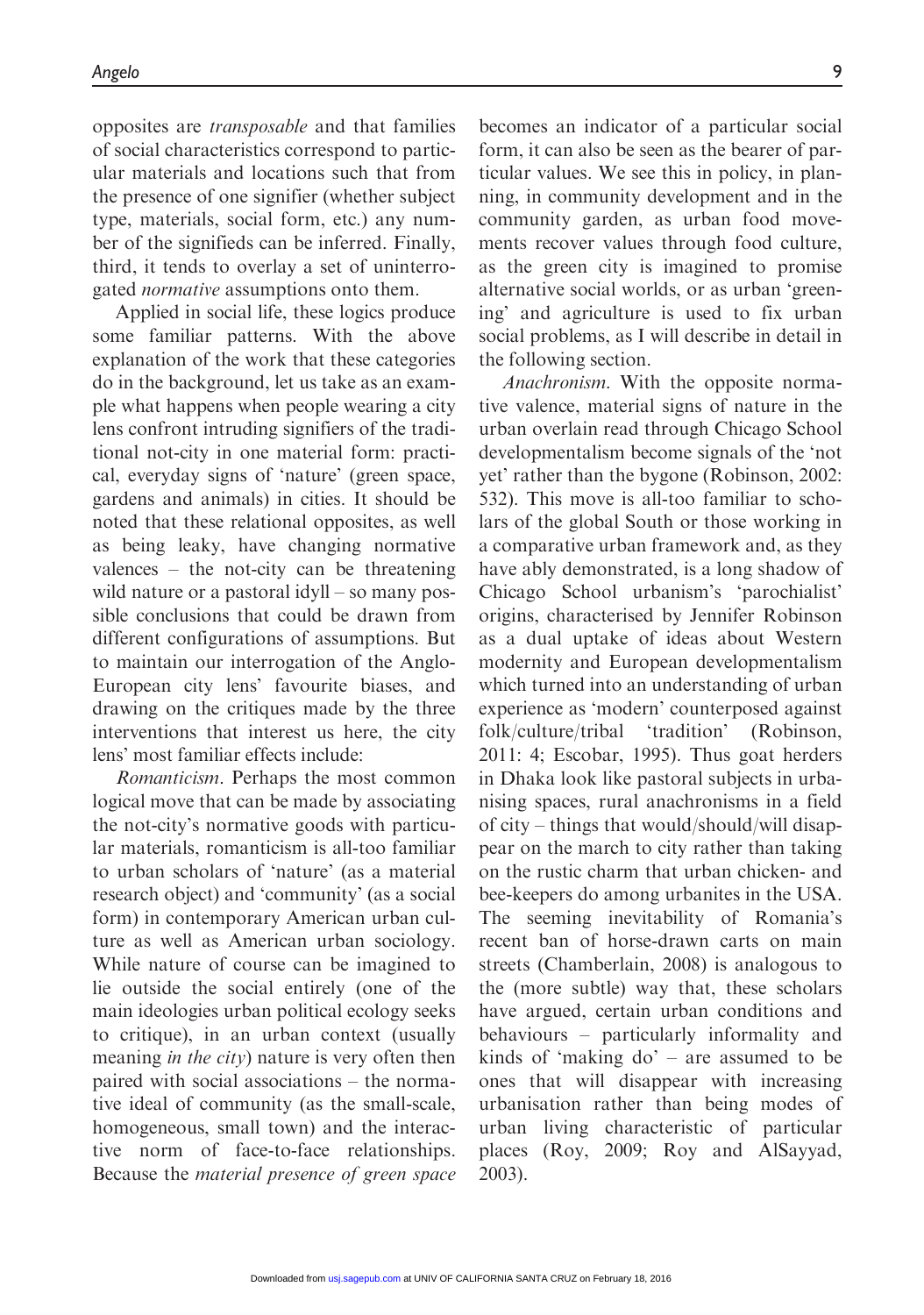Universalism. Assumptions about the ahistoricity and transposability of country/ city binaries allow movement between various spaces and materials; they also allow movement across time. Historical analyses may project these binaries back in time, reading spaces, times and materials as indicators of the same (contemporary) forms of knowledge or subjectivity or social consciousness, seeing them as evidence of familiar urban categories rather than querying how and where such understandings emerged. I have observed this, for example, in research on industrial workers' housing in Germany's Ruhr region (Angelo, 2013). Through the city lens and its family associations, social historians were able to describe a new industrial bourgeoisie as 'feudal' (like Berger's 'peasant', defined by a shorthand that locates them in space and time and social relationships) based on a series of behaviours and decisions about the material environment, namely factory dwellings that appeared to reproduce rural ideals – small scale, culturally homogeneous, with private green spaces. Historians have interpreted mine and factory owners' decisions to manage their employees through these forms of housing as anti-modern, rather than contemporary responses to a modern social formation, and the presence of green space was presented as evidence in support of the point. The mistake here is universalism – the assumption that these categories exist statically in time rather than emerge historically, and that the burden of proof is evidentiary rather than explanatory.

## The city lens in practice: Romanticising 'nature'

To elaborate one example, let us now examine one of the most familiar and contemporary examples of the city lens in action more closely: the romanticisation of signs of 'nature' in the urban. Among practitioners

and the public, a pervasive discourse of 'improvement' accompanies efforts to 'green' cities, including urban agriculture, community gardens, and the creation of recreational parks and waterfronts. This interpretation of the addition of everyday forms of nature to cities is a normative judgement based upon and made possible by a city/nature binary. If cities are without nature, green space can be added. If cities are imagined to be crowded, grey, dense, dirty places (in implicit contrast to the countryside outside), the addition of green space can be, and usually is, evaluated as good. Detroit, for example, is one of the USA's most troubled urban areas, and one in which its tens of thousands of abandoned and dilapidated buildings have become the primary symbol of the city's decline. The solution that has emerged to cope with this situation is to demolish the crumbling buildings and replace the empty parcels with green space – in spite of the great expense and public health risks of exposure to lead and other toxins (Thompson, 2015). What is so striking about the plan, and what accounts for its popularity, is that the new, 'green' landscape allows Detroit's economic devastation to be recast and reimagined as pastoralisation and renewal. A recent New York Times photographic essay on Detroit featured aerial photographs depicting vacant lots dotted with trees, seeded as lawns or used for community gardens or agriculture (MacLean, 2014). The photographer's accompanying description is as clear an example as any of the city lens in action when he explains how he interprets Detroit's greening as a symbol of hope for the future:

From the air today, the decline appears to be slowing. The spaces once covered in rubble are cleared and mowed. Open green spaces, along with new community gardens and orchards, look almost bucolic against the downtown skyline. From my plane, I sense the potential for resurgence in these areas. I can see how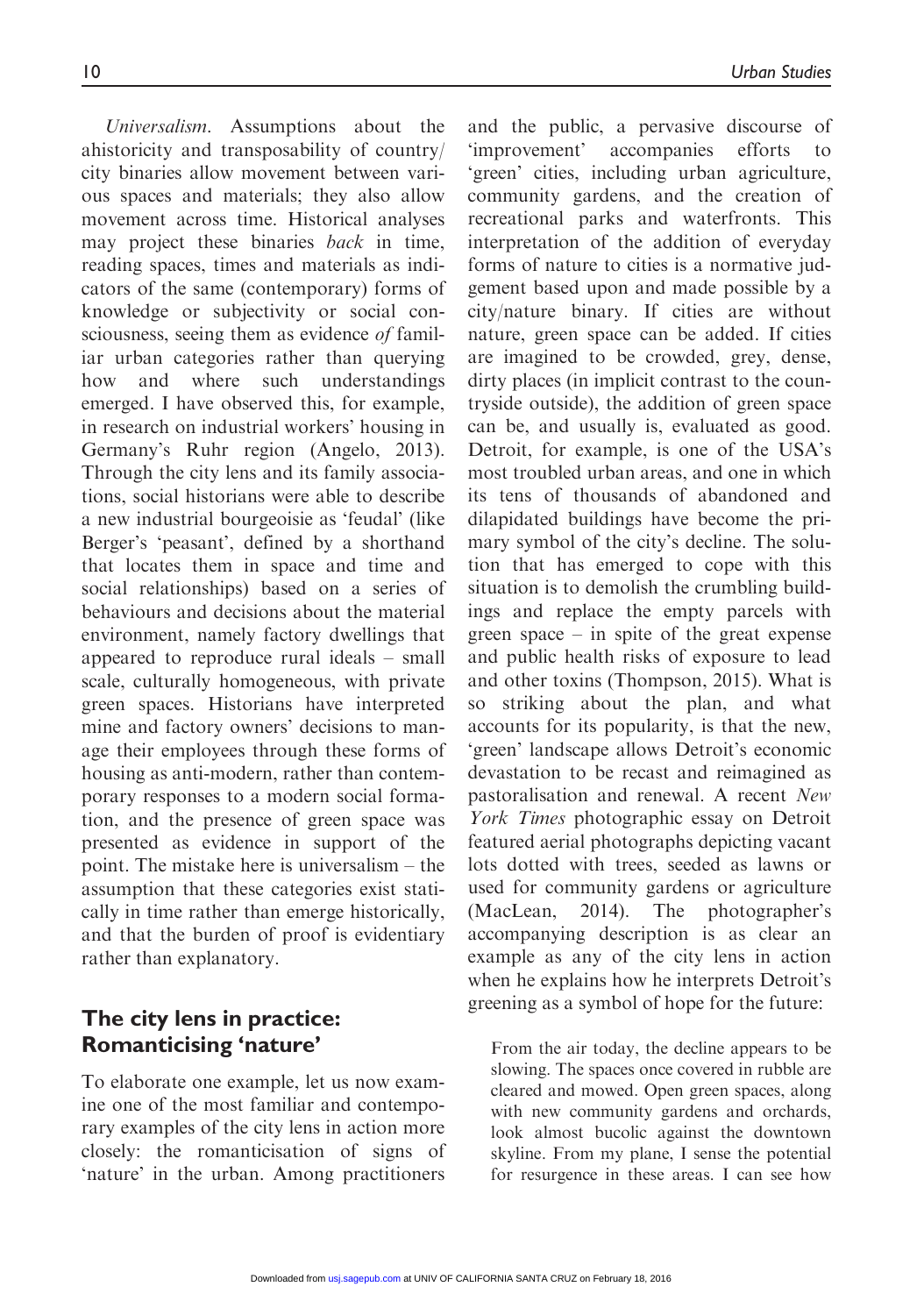neighborhoods could become more walkable and support mixed-use development, with new shops, public transit and nearby parks and schools.

While there are real physical, social and ecological reasons to want more parks and green spaces in cities, the use of nature to 'improve' cities is an example of how these folk associations (1) drive particular interventions in the built environment and (2) shape justifications for and interpretations of them in urban practice. The associations of the city lens enable this photographer to interpret Detroit's post-demolition geography as bucolic and full of potential in spite of greening's risks and the city's continued economic devastation. I would go so far as to argue that the popularity of greening as an urban development strategy is itself a product of this implicit contrast to the city. But at the very least, 'greening's' almost universally broad appeal also shows the ubiquitousness of this interpretive lens: making a 'farm' out of an industrial city is an urban development narrative that, across ideological differences, corporations, communities, foundations and government can all get behind (Morgan, 2015: 1386). The same lens also made parks and green spaces a powerful element of former Mayor Michael Bloomberg's 'luxury city' agenda in New York City (Loughran, 2014), as the promise to improve access to nature effectively stifled opposition that might have been inflamed by more transparently 'social' interventions – such as the construction of luxury housing or the controversial (and eventually failed) West Side Stadium proposal. Detroit's 'ruin porn' is an example of a romantic interpretation of nature in the city with the opposite normative valence (Millington, 2013): the pathos of industrial landscapes repopulated with animals, plants, and 'feral' people and buildings is an instance of nature 'reclaiming' the social.

Moving from urban practice into urban analysis, we see the same romantic view of nature in the interpretation of everyday forms of green space, parks and gardens in cities. Very often, these are treated not just materially opposed to conventional understandings of the quotidian textures of the city, but also as socially and politically outside of it. Such blatantly unreflexive romanticism is rare among critical urbanists (especially those with nature as their research object), but one recent example in social science is James Gibson's (2009) A Reenchanted World: the Quest for a New Kinship with Nature, which argues that we can repair the social by adding nature (Angelo and Jerolmack, 2012). The sentiment is also alive and well in work by scholar-practitioners. To return to the example of urban agriculture, Adams and Hardman (2014, quoting Hou, 2010: 15) have noted in this journal that guerrilla gardening is very often celebrated as a 'resistant' activity that can 'effect change in hegemonic landscapes', and that the gardens themselves are more generally assumed to be 'free spaces' in cities, that remain outside of social relationships and politics. Morgan (2015: 1385, quoting McClintock, 2010: 202) has also observed that urban agriculture is often imagined to help 'redress social and ecological alienation in capitalist societies by helping to ''re-establish a conscious metabolic relationship between humans and our biophysical environment by reintegrating intellectual and manual labour'''. And Draus et al. (2014) note that organisations advocating for urban agriculture often do so based on the premise that 'it will promote social cohesion, individual responsibility, social justice' and other intangible social outcomes (2014: 2524). Such views of urban gardening – which each of these scholars critique – are examples of just the problematic inferences that the city lens makes it possible to make: that inserting nature into cities can be understood to create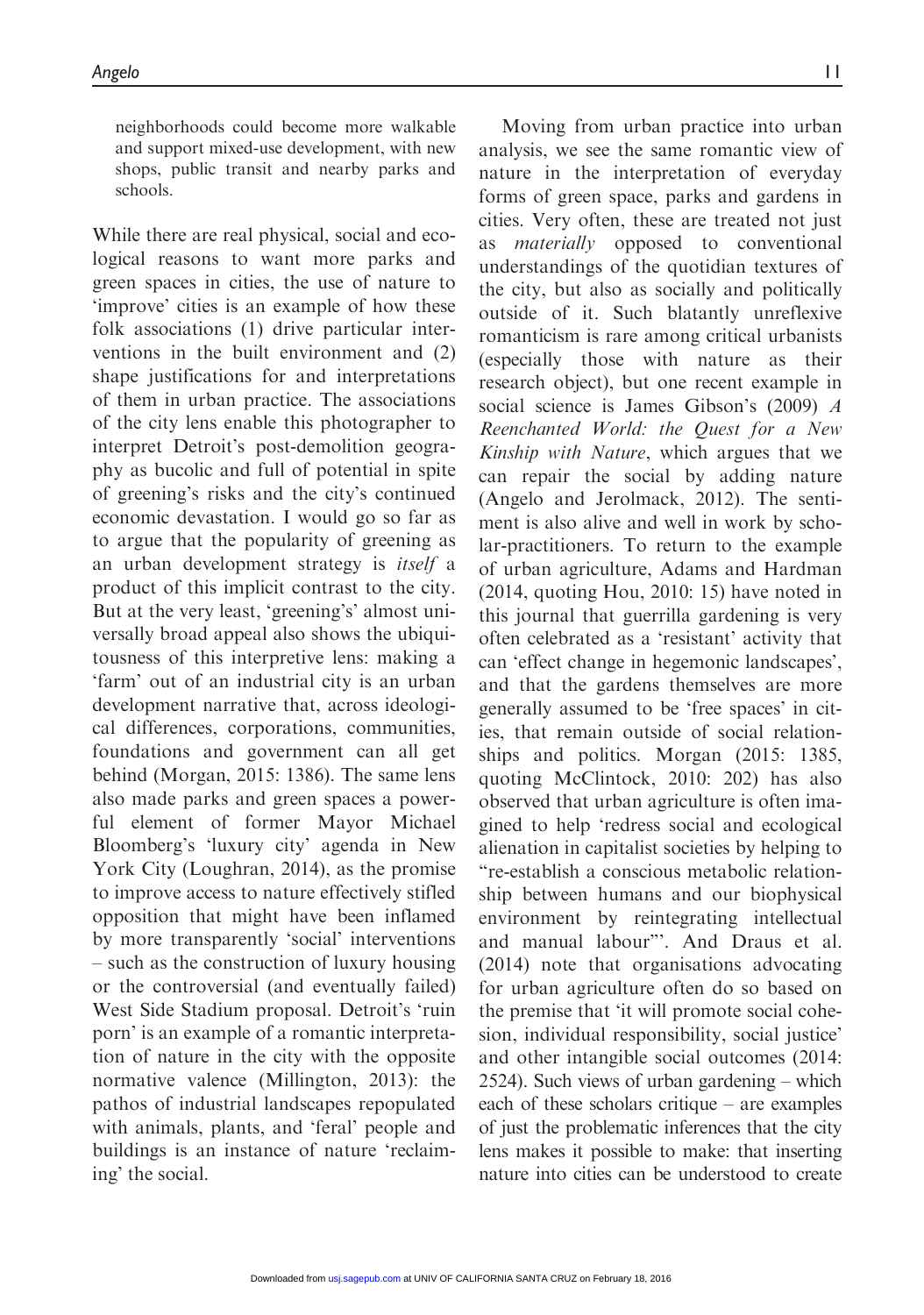spaces free of traditionally 'urban' – rationalised, profit-maximising, anonymous – social relationships (romanticism); that gardening and urban agriculture can reproduce unalienated forms of work characteristic of rural or pre-industrial societies, by providing a phenomenal experience of reintegrated intellectual and manual labour (anachronism); and that nature spaces can be celebrated because they build community – in spite of, or especially, across social and economic differences – because the benefits gained through interaction with nature are the same for everyone everywhere (universalism). These assumptions are not just general instances of a naïve view of nature, but a specific conception of nature's role in the city, in contrast to the city, and in relationship to the politics and social relationships of a city.

Each of these examples illustrates how the city lens' folk categories underpin urban practice and social analysis not specifically concerned with disciplinary questions about what counts as urban and how it should be studied. And though there is nothing necessarily wrong with such ad hoc use of these distinctions, the examples do show how romanticising nature in cities affects the distribution of resources and political outcomes. Among practitioners, the assumption that the materials commonly called 'nature' (grass, trees, flowers) bring or encourage traditionally non-urban values and social attributes (health, hope, community renewal) means that efforts to 'green' Detroit have been able to secure large amounts of public and private funding without consideration of other solutions, and have contributed to the sense that 'decline is slowing' even in the absence of substantive economic investment. In New York and elsewhere, it has meant that the differential social benefits and outcomes of efforts to create 'green' and sustainable cities have been less readily apparent and less quickly interrogated.

## Hybridity and its limits

Moving from categories of practice to categories of analysis – or from those working from behind the city lens to those selfconsciously trying to move beyond it – what we see more often in critical geography and urban studies is a healthy and robust critique of these impulses, repeatedly resolved with an epistemological intervention that I have characterised as 'hybridity'. As I began this paper by arguing, urban political ecology, American urban sociology and postcolonial urban studies have each made analogous critiques of binarism – objecting to urban/ rural, society/nature, city/not-yet city binaries that designate 'urban' and 'non-urban' research sites and subjects. Returning to these three interventions now, we can see that it is just this family of associations to which the three interventions are objecting. They are resisting a universalising assumption that tight social ties or patterns of conspicuous consumption belong to country or city, respectively; anachronistic readings of Southern cities' informal economies or inadequate public services as not-yet city; and romantic notions such as the idea that 'returning' nature to the city will help save the city.

Beyond these three subfields, a strikingly large amount of contemporary urban research is similarly organised around the question of how people and places meet or violate binary expectations for cities or notcity spaces. The critics of romantic views of urban agriculture cited in the previous section, for example, also explain that city/ nature is false dichotomy, and advocate for some kind of union. Morgan (2015) argues that food has been a 'stranger' to urban planning because it is understood to lie 'outside' the city, and sees urban agriculture undoing these binaries by falsifying this assumption. Like urban political ecology's 'socionature', a recent special issue of Urban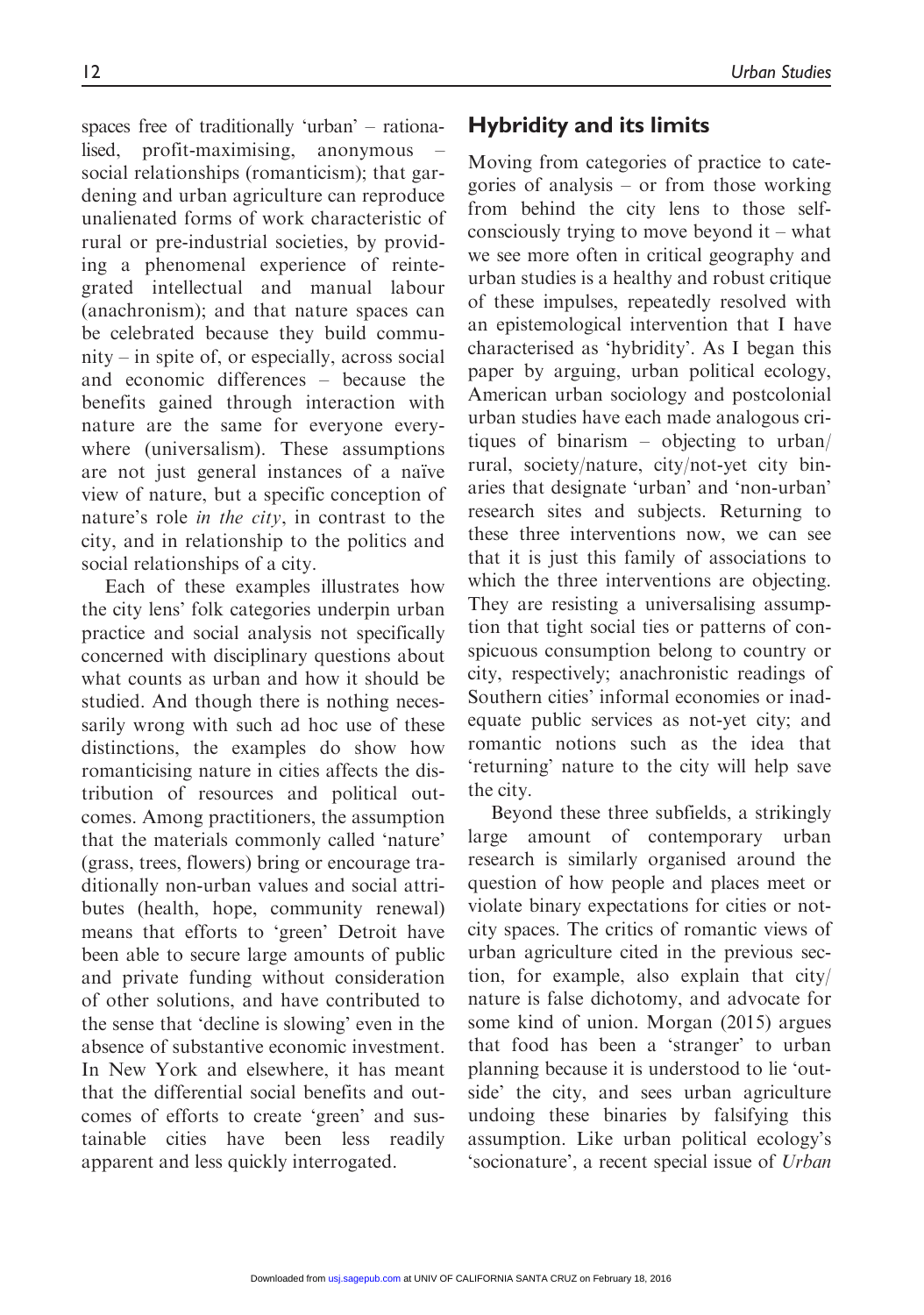Studies calling for a 'social-ecological resilience framing' in urban governance notes that 'tropes' of the urban 'apply all across the landscape' (Beilin and Wilkinson, 2015: 1214). The field of 'peasant studies' has begun to self-consciously deploy phrases such as 'peasants in the city' and the 'urban peasant'; making ironic use of these distinctions the entry point to discussing how the migration and labour patterns of their traditionally non-urban research objects become part of urbanisation and change it (e.g. Overton, 2001).

But if there is broad agreement among urbanists that these binaries are problematic, the most common way of addressing them is by continuing to play off these recognisable associations. In this way scholarship continues to use these binaries as foundational contrasts even as it explicitly rejects them. Let us take one article in Beilin and Wilkinson's special issue as an example, which concerns 'amenity migrants' (also known as 'rural gentrifiers'), and examines what happens after urbanites, seduced by the romance of rural life, migrate to the countryside (Beilin et al., 2015). The case study shows inhabitants of these spaces making sense of the new migrants in city/ not-city terms. One long-time resident is quoted as saying that 'it's funny though as they come out here and don't want to be involved ... [they want] all these urban things [like street lighting, guttering, etc.] as well as seclusion' (2015: 1313). Or in other words, urban–rural migrants continue to have 'urban' expectations for comfort and amenities, while not living up to the spirit of community that 'should' accompany the countryside. The researchers draw on the same folk understandings of the city as their subjects when they evaluate migrants' behaviour in terms of whether or to what extent they conform to activities and social behaviours expected in each kind of space. Though the authors note that the peri-urban

'is neither clearly ''rural'' nor definitively "urban"' (2015: 1306), they also remark that amenity migrants are strangers in the countryside because they consume the landscape rather than contributing to its production (2015: 1314).

The effect of continually playing off these binaries is that contemporary urban geographies are not described (or, we can thus imagine, perceived) as qualitatively different kinds of urban environments – requiring an analytical paradigm shift – but as signifiers of country or city in the wrong places, or as apparently paradoxical mashups of these binary pairs: 'green city', the 'urban peasant', the 'rural gentrifier'. And because such terms rely on the city lens for their interpretive efficacy, its binary folk categories still govern the patterns of expected social difference laid out. As a result, hybridity has two major limitations.

(1) It is too targeted given the ubiquity of the city lens and the scope of its effects. Though each of these interventions corrects one specific misinterpretation that is a product of the city lens (e.g. urban political ecology's argument that cities are not without nature, but constitutively 'socionatural' environments), these categorical divisions remain deeply embedded in urban studies' epistemology more generally. This is indicated by a number of biases and blind spots characteristic of the field. For example, urban studies' latent developmentalism, anthropocentrism and arbitrary geographical circumspection that the critiques introduced in the first section of this essay target are not only products of naïve Euro-centrism – each also correlates with, and draws upon, one city/not-city binary pair. Developmentalism: the city/not-yet city. Anthropocentrism: city/nature. Arbitrary geographical circumspection: urban/rural binaries. Another tell is urbanists' preoccupation with the city. David Wachsmuth (2014) has written about the 'tenacity' of the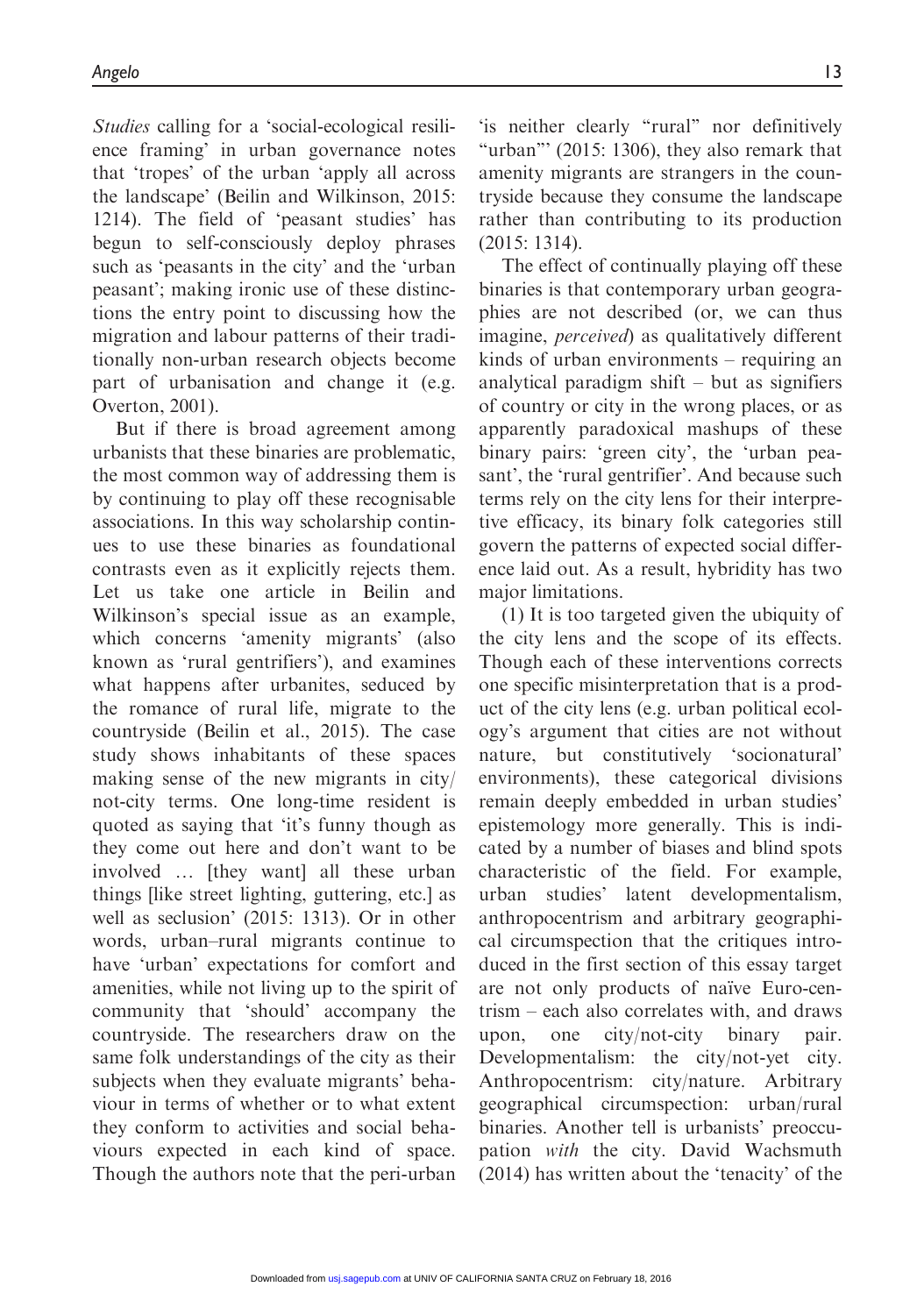idea of the city as a bounded form; together we have described 'methodological cityism': the fetish for studying the city as the privileged site of urban processes that may extend far beyond it (Angelo and Wachsmuth, 2014). An underlying city/not-city epistemology contributes to reproducing urban studies' default research object as 'the city' as a site in contrast to a putatively non-urban outside (Brenner, 2013: 97) – and may also help explain the field's fierce resistance to the suggestion that 'urbanisation' might be a more appropriate one. But urbanists' methodological preference for a particular spatial location is not surprising; it corresponds with, and reinforces, an epistemological frame that carves up the social world in binary terms. This binary epistemology is also reproduced outside of urban studies, manifesting as disciplinary gaps between 'urban' and 'rural' studies (Smith, 2011), urban studies and 'development' studies (Robinson, 2002), and sociology and ecology (Dunlap and Catton, 1994).

(2) Hybridity is a solution poorly equipped to handle the ongoing physical transformations of urban space. Today's interventions are motivated by urbanists' shared interest in the dramatic expansion of urban environments and a real desire to study these extended geographies as urban, even as debates rage about what the nature and implications of these changes are. But through the city lens, the breakdown of the expected correspondence between spatial location and each of these binary pairs is experienced as 'matter out of place' (Douglas, 2002 [1966]): the most readily available interpretation of traditionally nonurban sites and subjects is still as signs of the not-city in the wrong places, such as the 'urban peasant'. It seems fair to assume that more and more cities will look less and less like the traditional Euro-American metropolis in the coming decades – and, therefore, that the city lens will provide a less and less

adequate representation of these spaces and people. In North American and European cities, new geographies will continue to be experienced as the increasing intrusion of the city's perceived opposites on 'urban' analyses; outside of them, the normative overlay of these second-order assumptions will still make it very hard for researchers not to read spaces and subjects as more or less urban, political, communitarian or cosmopolitan, and so on, based on the presence or absence of various city or non-city signifiers.

Evidence of these limitations is already visible today. For example, Monika Krause (2013) has argued, to good effect, for the study of the 'ruralisation' rather than the 'urbanisation' of the world, both to counter the 'imperialism' of the urban and to analyse contemporary sociospatial transformations 'from the perspective of that which is supposedly acted upon or being transformed' (2013: 233). It is true that non-urban often fades problematically from view in the debates about urbanisation. But does encouraging a view of subsistence agriculture among squatters in Maputo, Africa, as 'the rural in the urban', just as we already characterise suburbanites in the countryside as the urban in the rural, get us to the 'broader understanding of variation in sociospatial arrangements' for which Krause rightly calls (2013: 235)? Instead of moving us away from the problematic urban/rural framing, it seems more likely to have the opposite effect: putting scholars of the nonurban in the position of contesting the problematic associations that so often accompany a 'rural' understanding of their research objects. This is exactly the form of anachronism I described above – the idea that by being characterised as 'rural', Maputo's squatters are not only somehow less urban, but also less modern, less developed and less rational. Postcolonial urban studies' need to demonstrate that informality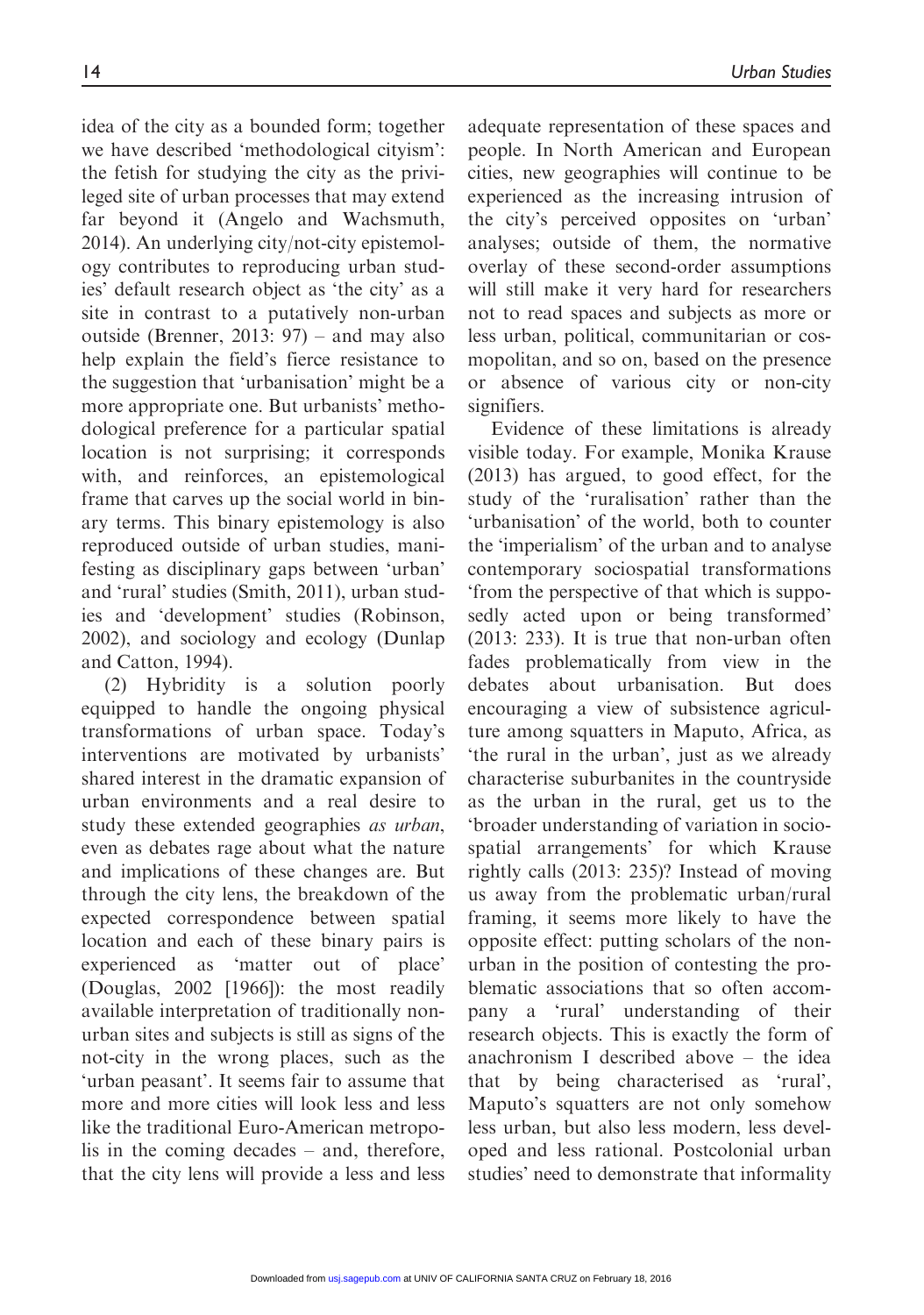is a mode of urbanism characteristic of the global South rather than an earlier developmental 'stage' is an example of just this kind of perpetual battle. Having established the basic grounds for research on Southern cities outside of a developmentalist or exceptionalist framework, they must still fight the assumption that poor people's infrastructure, education, sanitation and food provisioning in Mumbai or Johannesburg are products of contemporary inequalities rather than leftovers from rural life or consequences of migration from countryside. Flipping from one side of the binary to the other is important to bring the 'non-urban' into focus, but little to break us out of the binary way of seeing that was the impetus for these interventions in the first place.

# From the city lens toward urbanisation as a way of seeing

So what does an alternative look like? As Colin McFarlane (2010: 728) has put it, 'despite the fact that many urbanists do not themselves subscribe to these categories, and despite efforts to blur notions of First/Third, Developed/Developing, or North/South, these categories have an ongoing performative effect – they are stubborn, and are not easily written away'. The bulk of this paper has been devoted to illustrating this fact in urban practice and in urban research. The stubbornness of city/not-city binaries suggests that while striving to move beyond them analytically, we must also contend with their ongoing use. I conclude by proposing another response to these frustrations than hybridity, which is to turn these binaries into a research object, and study their social utility, legibility and consequences.

Detroit, for example, is a clear demonstration of the 'performative effect' of city/ nature binaries. A romantic view of nature makes it possible to fix Detroit through 'greening', as much or more than economic reinvestment, and puts greening and agriculture projects front and centre in narratives about the city's renaissance. The challenge is to account for the power of this idea as something other than a product of 'modernity' or Detroit policymakers' naïveté and to understand the consequences of its deployment on Detroit's post-industry redevelopment programme.

From the perspective developed in this essay (and as I have elaborated at more length elsewhere (Angelo, 2015)), the explanation looks something like this. The bundle of transformations we describe as 'urbanisation' – the shift from an agrarian to industrial economy, increasingly socially heterogeneous milieus, a norm of market-based, rather than subsistence-based livelihoods – have produced a variety of environments with new and different experiential selectivities. In the 19th century, one of these was the industrial city, characterised by the size, density and heterogeneity so well documented by the Chicago School, and the social consequences of which were so carefully teased out by Simmel, Durkheim and others. This city was a place where people suffered increased exposure to environmental 'bads', decreased access to environmental 'goods', and experienced nature as a place for leisure rather than labour. As urbanised environments and market economies expanded throughout the 20th century, more and more people had these types of experiences of nature – not only in large metropolises. These experiences had epistemological consequences. First, they contributed to the production of a hegemonic understanding of urban environments as opposed to nature, as outside nature. They also contributed to the emergence of an idea of nature as an 'indirect' good – something beneficial not for subsistence purposes, but for the social, moral and psychological benefits it delivered. Once available in the public imagination, this way of seeing nature travelled. It became 'modular' (Anderson,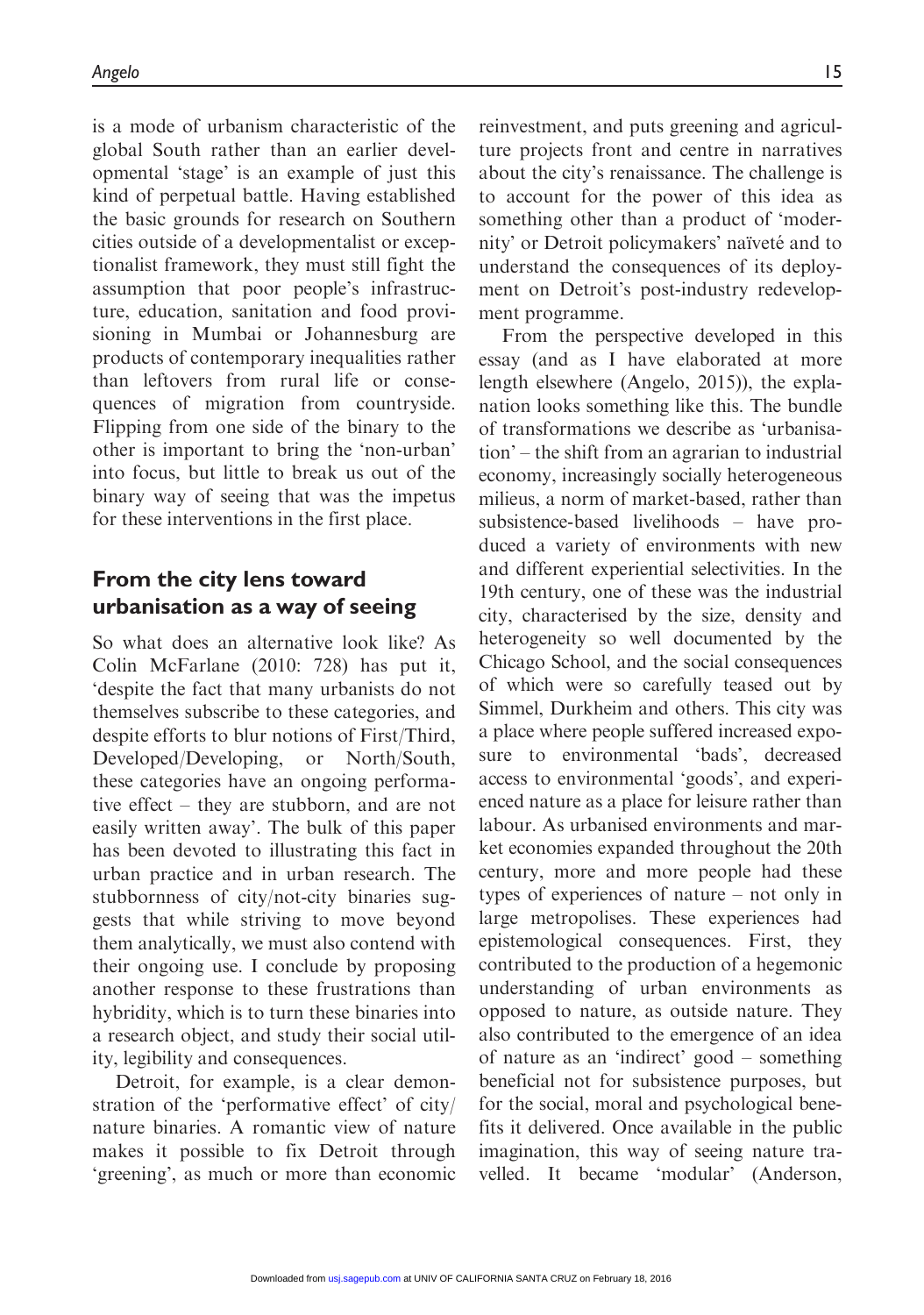2006): widely replicated, legible far beyond the boundaries of industrial cities, and frequently called upon when making decisions about the built environment. This way of seeing constitutes a shared social imaginary that I have called 'urbanised nature' (Angelo,  $2015$ .<sup>2</sup> Most importantly in this context, this imaginary has enabled a set of practices: it makes it possible to 'improve' cities by 'greening' them. Urbanised nature allows people to act with the naturalised belief that everyone benefits from the addition of nature, and conditions audiences to receive greening interventions as such.

The methodological point to take beyond the case of nature is that ways of seeing are outcomes of processes, rather than reactions to places. In arguing that urban studies still lacks an 'urban epistemology', proponents of planetary urbanisation have advocated for a shift from the city as a site to urban processes as the proper research object of urban studies (Brenner, 2014; Brenner and Schmid, 2015). This reorientation has been modelled concretely cartographically (Brenner and Katsikis, 2013; Diener et al., 2005), though increasingly, scholars are describing urbanisation in terms of extra-city economic and geopolitical transformations (Gustafson et al., 2014; Whitehead, 2013). The type of explanation I have outlined in brief above extends this type of argument into the realm of social knowledge and social experience, and is a way of elaborating Merrifield and Schmid's assertions that contemporary urban geographies have changed such that fundamentally new ways of seeing are necessary. Rather beginning with the city-associal-experience, I am arguing that we can actually trace the forms of social knowledge that changing environments produce, and map their movement and use over time.

Pursuing this type of analysis involves departing from current approaches in two main ways.

First, it requires studying *urban imagin*aries in addition to imaginaries of the urban. Examining the urban as a lens, as a way of seeing lots of things, means looking not just at how city is perceived, but how things other than the city are understood through it. Just as debates in the field remain inordinately focused on the question of the 'city' or 'urbanisation' rather than on the spaces that it is affecting or acting upon, such phenomenological or perception-oriented approaches have focused primarily on conceptions of the city itself (Goonewardena, 2005; Lynch, 1960; Wachsmuth, 2014). But looking at the city to see the effect of urbanisation on social categories is a bit like looking at the sun. We might also look away from the city and towards other categories that are also constructed by urban processes. This means abandoning the city not just as a container or naturalised research object, but even conceptions of it as the primary thing we urbanists want to know about.

The researchers who most often confront the forms of social knowledge created by urbanisation are those whose research objects are traditionally constructed in opposition to the city – exactly those scholars of nature, the rural and the global South whose efforts have provoked this examination. Among scholars of nature, urban imaginaries – imaginaries shaped in and through urban processes – have received some direct attention. Huber and Currie (2007) have attempted to construct a specifically 'urban' imaginary of nature; Brewster and Bell's (2010) discussion of a dominant public 'out in nature' frame, though they do not explicitly query its origins, is clearly a product of these oppositions. In both cases, the 'nature' in question is not understood to be 'urban' because of its location in a city, or because it has been physically transformed by capital. Rather, as in the case of the photographer's account of Detroit, each is taken as an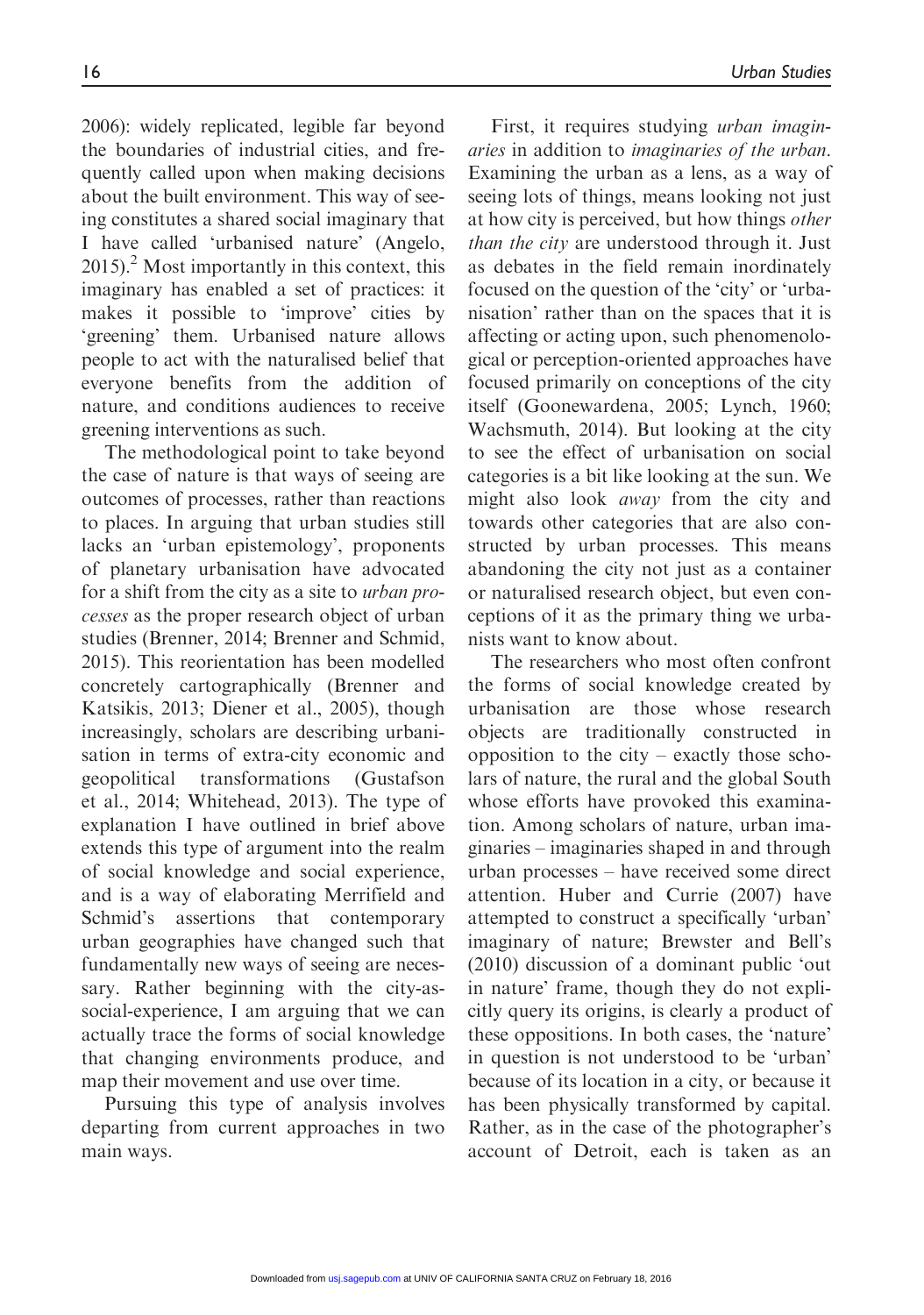instance of nature as interpreted by subjects whose entire epistemological orientation has been shaped by urbanisation.

Second, it requires adopting a historical perspective on the emergence and transformation of categories of understanding. Rather than taking the city lens as a 'categorical commonality' belonging to those who inhabit particular spaces or subject positions, we can approach it as something more like 'historically variable relational embeddedness', much as has been suggested for the study of categorical markers of identity, such as class, nation, ethnicity or sexuality (Brubaker and Cooper, 2000: 11). Just as we study the production of objective forms of nature through capitalist urbanisation (Smith, 2008), we can study the production of subjective ways of seeing nature  $-$  e.g. as outside the city, and something that can be used to 'improve' the city. Understood in these terms, the questions become: What produced this way of seeing? What have been its effects?

The city lens is a historical condition. Being able to decipher the world in terms of city/not-city binaries, is, like class-consciousness, 'something which in fact happens (and can be shown to have happened)' (Thompson, 1966: 8). It is a form of social knowledge and social consciousness that is an outcome of a process, rather than a state entered on the day territory X reached population Y. Much as Thompson (1966) did with class, as Brubaker and Cooper (2000) have recommended with nationalism and as Scott (1991) has shown with identity, we can look for the emergence of these selfunderstandings and understandings of the world in different places and times. Just as reflecting on the experience of Berlin in 1900 or Chicago in 1960 helps us understand fairly well where the city/not city epistemology came from, a study of Johannesburg or Mumbai reveals that what is produced through global uneven development is not just different kinds of cities, but entirely different logics and modes of subjectivity.

Beyond cataloguing the diversity of ways of seeing the city, we could study how different ways of seeing emerge from different places, among people with different power, resources and knowledge.

### Conclusion

Today's disciplinary debates about how to understand the nature of contemporary urban transformations are motivated by a basic common problem: the boundaries of the discipline are moving ever-farther from the 19th century European city as urban geographies, research interests and political commitments continue to expand and diversify. This paper has offered a historical perspective on this situation, arguing that though that metropolis is no longer the characteristic form of urbanism, an understanding of the city and its associated oppositions derived from it remain a dominant interpretive frame – and that it is against these folk understandings of the city that urbanists' interventions are directed. Its goal has been to highlight the limitations of the city as a 'way of seeing' in contemporary urban environments, and to explicate the social and representational dimensions of what sometimes appears to be simply a debate about interpreting geography.

I concluded by arguing that in addition to attempting to move beyond these binaries through hybridity, we might also study how urbanisation produces environments and experiences that create categories of understanding that are durable across subsequent changes. As the set of critiques from urban political ecology, postcolonial urban studies and American urban sociology suggest, and as the case of Detroit reaffirms, the city lens still has considerable affective power and utility. This paper has not been a study of the effects of changing urban geographies on ideas about nature, or the global South, or the rural in relationship to the city  $-1$  have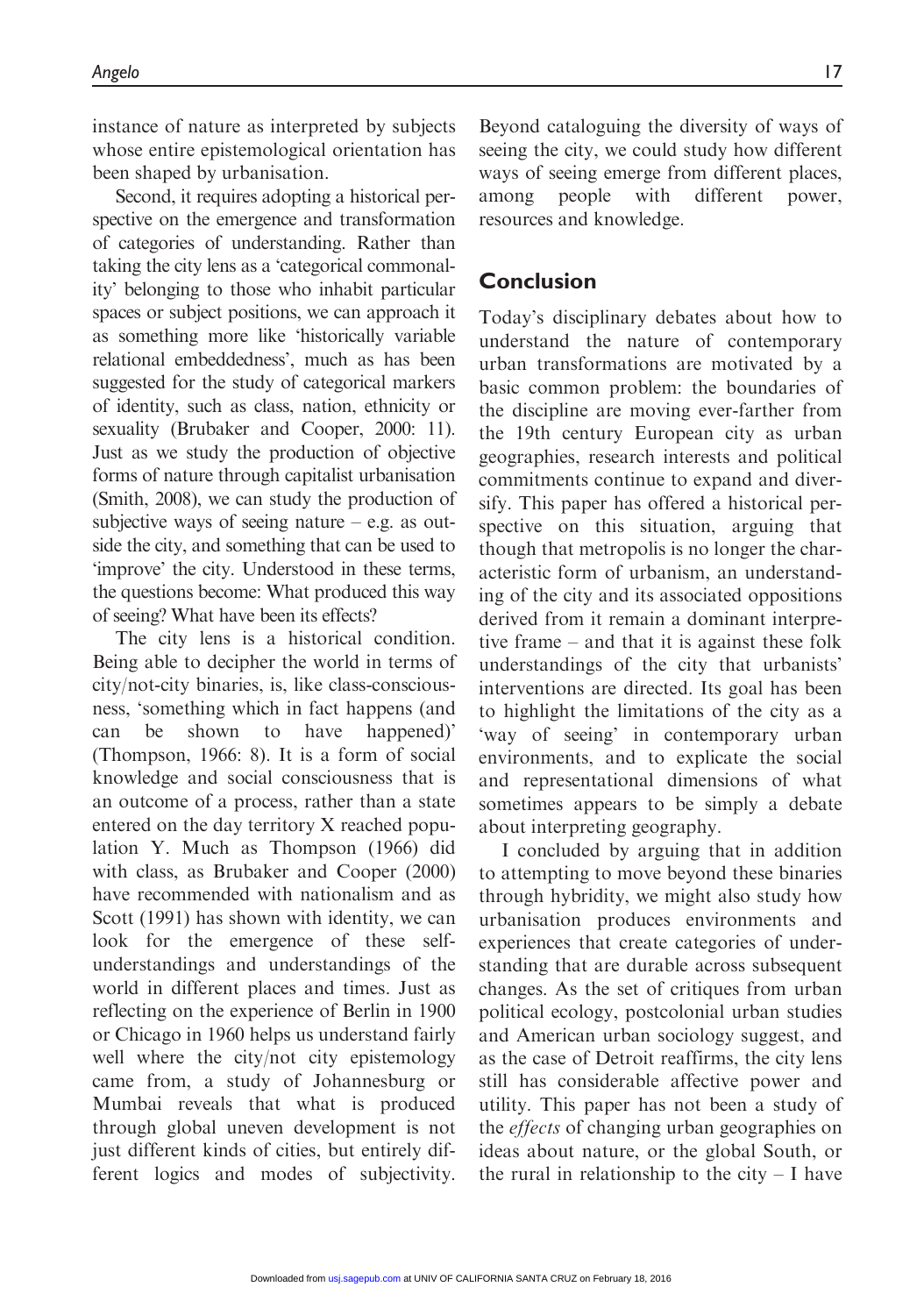not attempted to gauge their future durability. But my conjecture, as a scholar of nature, is that they have so far remained undisturbed. An urbanising planet has not produced a situation in which people can no longer use nature to fix the social. If anything, the opposite appears to be true. The ubiquitousness of green urban solutions to global environmental problems suggests that these tacit beliefs have intensified rather than dissolved. Which is why, I argue, it is important to study these ways of seeing even as we strive to move beyond them.

#### Acknowledgements

I am grateful to Neil Brenner, Daniel Aldana Cohen, Stuart Elden, David Madden, Andrew Perrin, Saskia Sassen, Stuart Schrader and David Wachsmuth for their thoughtful comments on earlier versions of this paper, as well as to Catherine Fennell and Lyke Thompson for their insights on redevelopment in Detroit. This paper also benefited from presentation at several conferences between 2013 and 2015; from the comments of Gemma Mangione, David Reinecke, Stacy Williams and the participants in the NYLON workshop in New York; and from the insights of three anonymous Urban Studies reviewers.

#### Funding

This research received no specific grant from any funding agency in the public, commercial, or notfor-profit sectors.

#### Notes

1. I use the term 'hybridity' quite literally in this paper: to describe parallel efforts to combine two traditionally opposed terms. I do not mean to suggest that urban political ecology, postcolonial urban studies or American urban sociology share specific ontological claims or methodological approaches beyond this analytical manoeuvre. While efforts to hybridise city/not-city binaries bear some similarities to other recent efforts to rethink the city as relational, hybrid and networked rather than a static, bounded, human-dominated place – Actor-Network-Theory and 'assemblage' urbanism in particular (Farías and Bender, 2012; McFarlane, 2011; see also Brenner et al., 2011) – an exploration of these similarities is beyond the scope of this paper and is not its primary intention.

2. I use this phrase to distinguish this imaginary from 'urban nature', commonly understood to mean 'nature in cities' (Angelo and Wachsmuth, 2015).

#### References

- Adams D and Hardman M (2014) Observing guerrillas in the wild: Reinterpreting practices of urban guerrilla gardening. Urban Studies 51(6): 1103–1119.
- Anderson B (2006) Imagined Communities. New York: Verso.
- Angelo H (2013) More than exception: Categories and the problem of nature in the Ruhr. Moving the Social – Journal of Social History and the History of Social Movements 50: 7–24.
- Angelo H (2015) How green became good: Urban greening as social improvement in Germany's Ruhr region. Dissertation for PhD/Doctorate. New York University.
- Angelo H and Jerolmack C (2012) Nature's Looking-Glass. Contexts 11(1): 24–29.
- Angelo H and Wachsmuth D (2015) Urbanizing urban political ecology: A critique of methdological cityism. International Journal of Urban and Regional Research 39(1): 16–27.
- Beilin R and Wilkinson C (2015) Introduction: Governing for urban resilience. Urban Studies 52(7): 1205–1217.
- Beilin R, Reichelt N and Sysak T (2015) Resilience in the transition landscapes of the periurban: From 'where' with 'whom' to 'what.' Urban Studies 52(7): 1304–1320.
- Berger J (2011 [1980]) Why look at animals? In: About Looking. New York: Vintage, pp. 3–33.
- Berger J (2008 [1972]) Ways of Seeing. London and New York: Penguin.
- Brenner N (2000) The urban question as a scale question: Reflections on Henri Lefebvre, urban theory, and the politics of scale. International Journal of Urban and Regional Research 24(2): 361–378.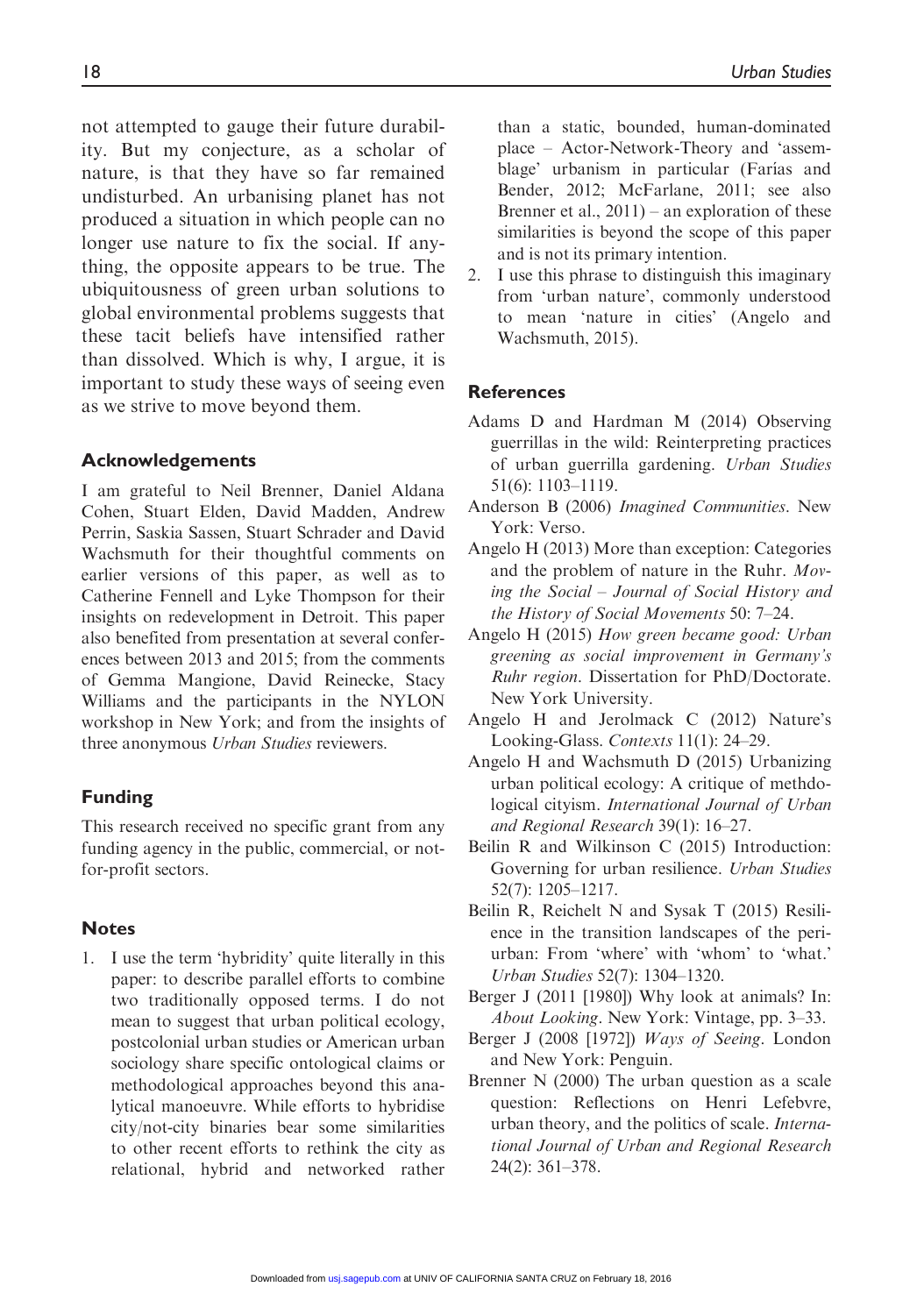- Brenner N (2013) Theses on urbanization. *Public* Culture 25(1): 85–114.
- Brenner N (ed.) (2014) *Implosions*/*Explosions*: Towards a Study of Planetary Urbanization. Berlin: Jovis.
- Brenner N and Katsikis N (2013) Is the Mediterranean urban? In: Petrov A (ed.) New Geographies 5: The Mediterranean. Cambridge, MA: Harvard Graduate School of Design.
- Brenner N and Schmid C (2014) The 'urban age' in question. International Journal of Urban and Regional Research 38(3): 731–755.
- Brenner N and Schmid C (2015) Towards a new epistemology of the urban? City 19(2–3): 151–182.
- Brenner N, Madden DJ and Wachsmuth D (2011) Assemblage urbanism and the challenges of critical urban theory. City 15(2): 225–240.
- Brewster BH and Bell MM (2010) The environmental Goffman: Toward an environmental sociology of everyday life. Society and Natural Resources 23: 45–57.
- Brubaker R and Cooper F (2000) Beyond 'identity'. Theory and Society 29(1): 1–47.
- Burdett R and Rode P (2006) The Urban Age Project. In: Burdett R and Sudjic D (eds) The Endless City. London: Phaidon, pp. 8–31.
- Castells M (1972) The Urban Question. Cambridge, MA: MIT Press.
- Chamberlain G (2008) Horses left to starve after Romania bans carts. The Telegraph, 17 February.
- Cockrall-King J (2012) Food and the City: Urban Agriculture and the New Food Revolution. Amherst: Prometheus Books.
- Diener R, Herzog J, Meili M, et al. (2001) Switzerland – An Urban Portrait Vol. 1: Introduction; Vol. 2: Borders, Communes–a Brief History of the Territory; Vol. 3: Materials. Berlin: Walter de Gruyter.
- Douglas M (2002 [1966]) Purity and Danger: An Analysis of the Concepts of Pollution and Taboo. New York: Taylor.
- Doxiadis CA (1968) Ecumenopolis: Tomorrow's city. Britannica Book of the Year 1968. Chicago: Encyclopaedia Britannica, pp. 16–38.
- Duhigg C and Barboza D (2012) In China, human costs are built into an iPad. Part of The iEconomy Series. The New York Times, 25 January.
- Dunlap RE and Catton WR (1994) Struggling with human exemptionalism: The rise, decline and revitalization of environmental sociology. The American Sociologist 25(1): 5–30.
- Draus PJ, Roddy J and McDuffie A (2014) 'We don't have no neighbourhood:' Advanced marginality and urban agriculture in Detroit. Urban Studies 51(12): 2523–2538.
- Escobar A (1995) Encountering Development: The Making and Unmaking of the Third World. Princeton, NJ: Princeton University Press.
- Farías I and Bender T (eds) (2012) Urban Assemblages: How Actor-Network Theory Changes Urban Studies. New York: Routledge.
- Fitzsimmons M (1989) The matter of nature. Antipode 21(2): 106–120.
- Friedmann J and Miller J (1965) The urban field. Journal of the American Institute of Planners 31(4): 312–320.
- Gandy M (2002) Concrete and Clay: Reworking Nature in New York City. Boston, MA: Massachusetts Institute of Technology.
- Gans HJ (2009) Some problems of and futures for urban sociology: Toward a sociology of settlements. *City and Community* 8(3): 211–219.
- Gibson J (2009) A Reenchanted World: The Quest for a New Kinship with Nature. New York: Henry Holt and Company.
- Goonewardena K (2005) The urban sensorium: Space, ideology and the aestheticization of politics. Antipode 37(1): 46–71.
- Gottmann J (1961) Megalopolis: The Urbanization of the Northeastern Seaboard of the United States. New York: The Twentieth Century Fund.
- Gustafson S, Heynen N, Rice JL, et al. (2014) Megapolitan political ecology and urban metabolism in Southern Appalachia. The Professional Geographer 66(4): 664–675.
- Harvey D (1989) The Condition of Postmodernity. Oxford: Blackwell.
- Hentschel C (2015) Postcolonializing Berlin and the fabrication of the urban. International Journal of Urban and Regional Research 39(1): 79–91.
- Heynen NC, Kaika M and Swyngedouw E (eds) (2006) In the Nature of Cities: Urban Political Ecology and the Politics of Urban Metabolism. New York: Routledge.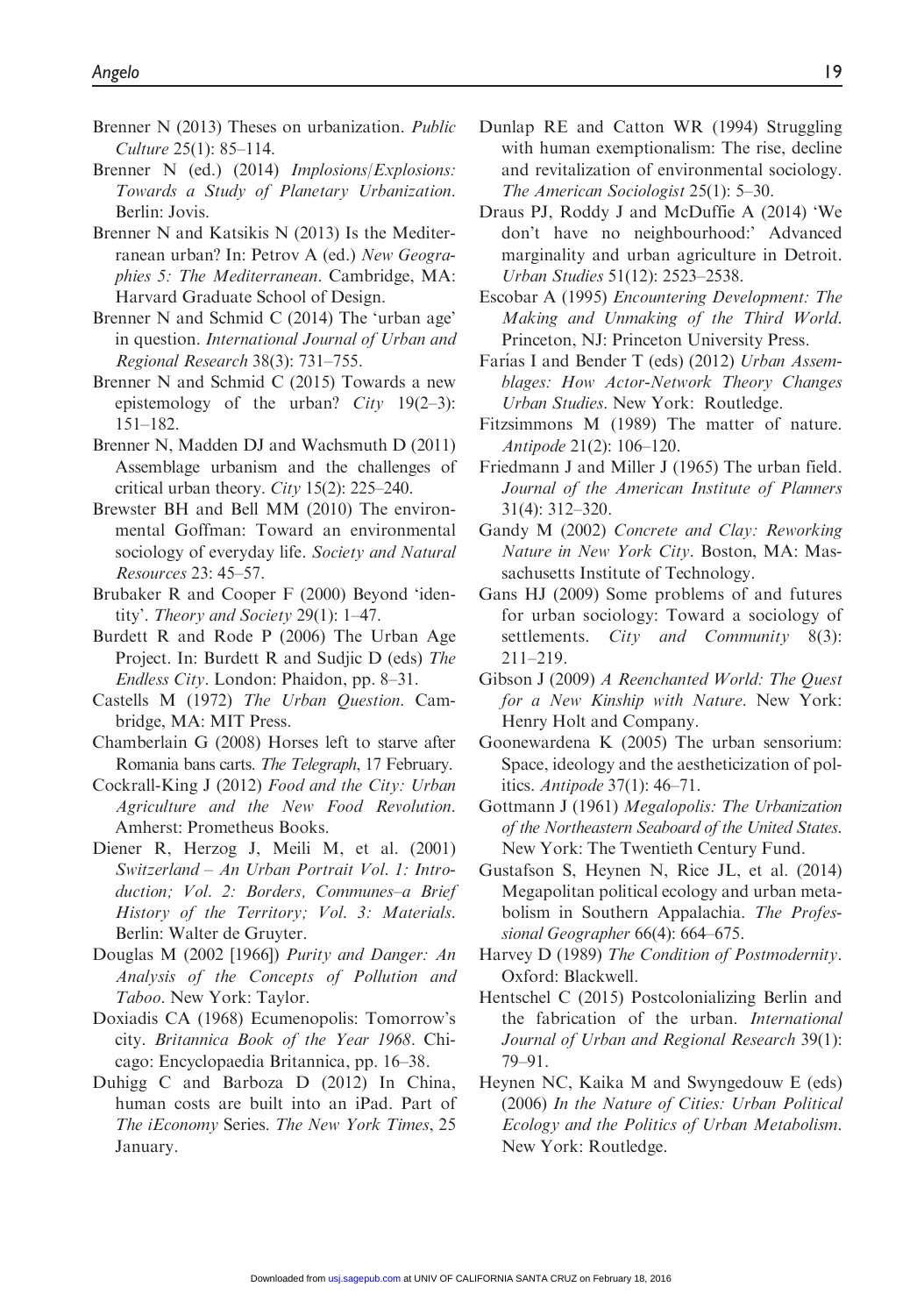- Huber MT and Currie TM (2007) The urbanization of an idea: Imagining nature through urban growth boundary policy in Portland, Oregon. Urban Geography 28(8): 705–731.
- Johnson I (2013) China's great uprooting: Moving 205 million into cities. New York Times, 16 June. Part of the *Leaving the Land* series.
- Krause M (2013) The ruralization of the world. Public Culture 25(270): 233–248.
- Lefebvre H (1991) The Production of Space. Oxford: Blackwell.
- Lefebvre H (2003 [1970]) The Urban Revolution. Translated by Robert Bononno. Minneapolis, MN: University of Minnesota Press.
- Loughran K (2014) Parks for profit: The high line, growth machines, and the uneven development of urban public spaces. City  $& Com$ munity 13(1): 49–68.
- Lynch K (1960) The Image of the City. Cambridge, MA: MIT Press.
- McFarlane C (2010) Infrastructure, interruption, and inequality: Urban life in the Global South. In: Graham S (Ed.) Disrupted Cities: When Infrastructure Fails. New York: Routledge, pp. 131–144.
- McFarlane C (2011) Assemblage and critical urbanism. City 15(2): 204–224.
- MacLean AS (2014) Detroit by air. The New York Times, 7 January.
- Merrifield A (2013) The urban question under planetary urbanization. International Journal of Urban and Regional Research 37(3): 909–922.
- Millington N (2013) Post–Industrial imaginaries: Nature, representation and ruin in Detroit, Michigan. International Journal of Urban and Regional Research 37(1): 279–296.
- Morgan K (2015) Nourishing the city: The rise of the urban food question in the Global North. Urban Studies 52(8): 1379–1394.
- Newman P, Beatley T and Boyer H (2009) Resilient Cities: Responding to Peak Oil and Climate Change. Washington, DC: Island Press.
- Overton J (2001) Peasants on the Internet? Informalization in a global economy. The Journal of Peasant Studies 28(4): 149–170.
- Owen D (2009) Green Metropolis: Why Living Smaller, Living Closer, and Driving Less Are the Keys to Sustainability. New York: Penguin.
- Robinson J (2002) Global and world cities: A view from off the map. International Journal of Urban and Regional Research 26(3): 531–554.
- Robinson J (2006) Ordinary Cities. London: Routledge.
- Robinson J (2011) Cities in a world of cities: The comparative gesture. International Journal of Urban and Regional Research 35(1): 1–23.
- Roy A (2009) The 21st-century metropolis: New geographies of theory. Regional Studies 43(6): 819–830.
- Roy A and AlSayyad N (eds) (2003) Urban Informality: Transnational Perspectives from the Middle East, Latin America, and South Asia. Lanham, MD: Lexington Books.
- Sassen S (2001) The Global City: New York, London, Tokyo. Princeton, NJ: Princeton University Press.
- Saunders P (1986) Social theory and the Urban Question. 2nd ed. London: Hutchinson.
- Saunders P (2003 [1981]) Social Theory and the Urban Question. New York: Routledge.
- Sayer A (1984) Defining the urban. GeoJournal 9(3): 279–285.
- Schmid C (2013) Travelling warrior and complete urbanization in Switzerland: Landscape as lived space. In: Acebillo J, Lévy J and Schmid C (eds) Globalization of Urbanity. New York: ACTAR Publishers, pp. 51–77.
- Scott A and Storper M (2015) The nature of cities: The scope and limits of urban theory. International Journal of Urban and Regional Research 39(1): 1–15.
- Scott JW (1991) The evidence of experience. Critical Inquiry 17(4): 773–797.
- Sheppard E, Leitner H and Maringanti A (2013) Urban pulse – Provincializing global urbanism: A manifesto. Urban Geography 34(7): 893–900.
- Simmel G (1964 [1902]) The metropolis and mental life. In: Wolff KH (Ed./transl.) The Sociology of Georg Simmel. New York: Free Press, pp. 409–24.
- Smith N (2008) Uneven Development: Nature, Capital, and the Production of Space. Athens, GA: The University of Georgia Press.
- Smith S (2011) The Institutional and Intellectual Origins of Rural Sociology. Paper presented at the Rural Sociology Society 74th Annual